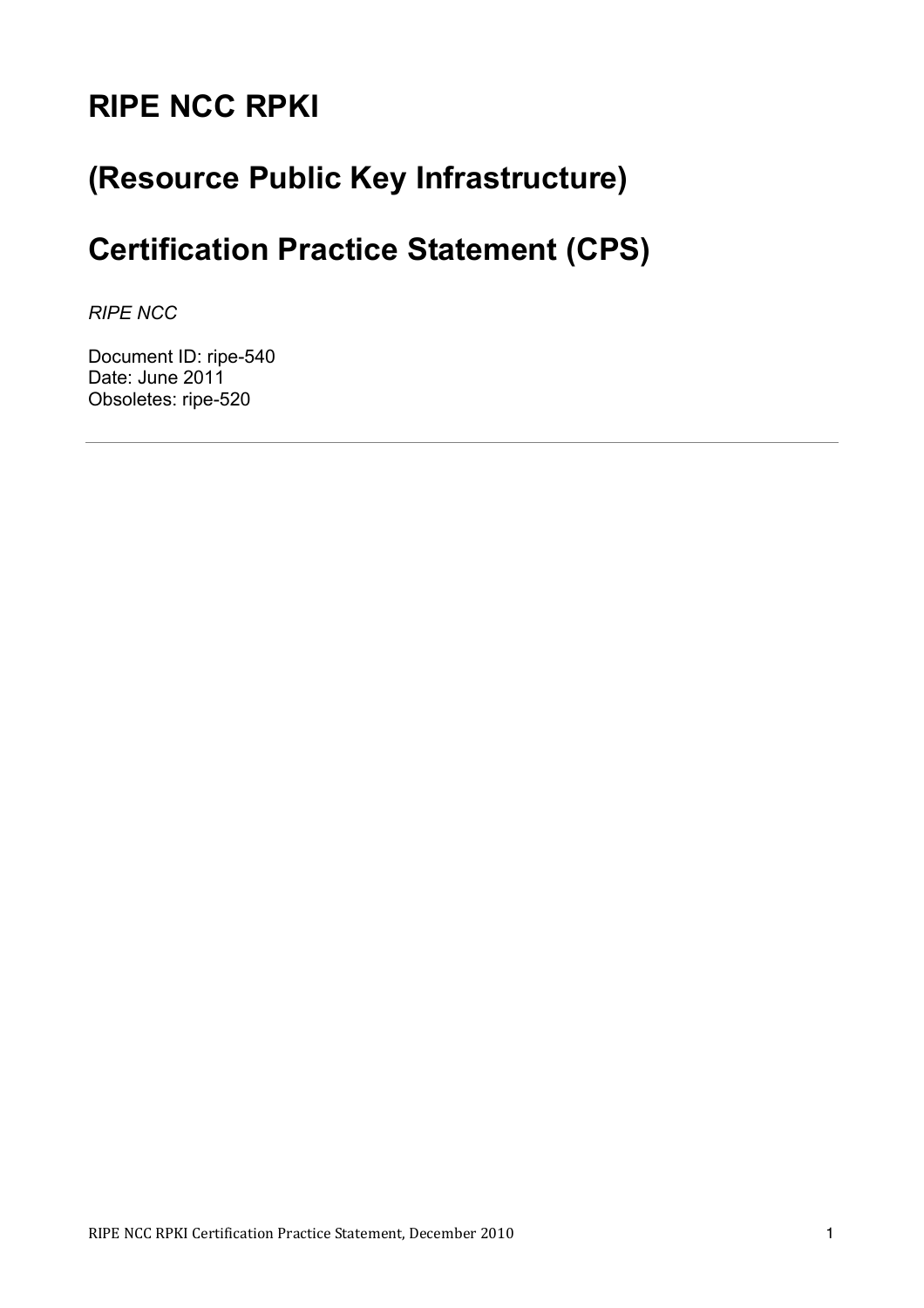

# RIPE NCC RPKI (Resource Public Key Infrastructure) Certification Practice Statement (CPS)

Last updated December 2010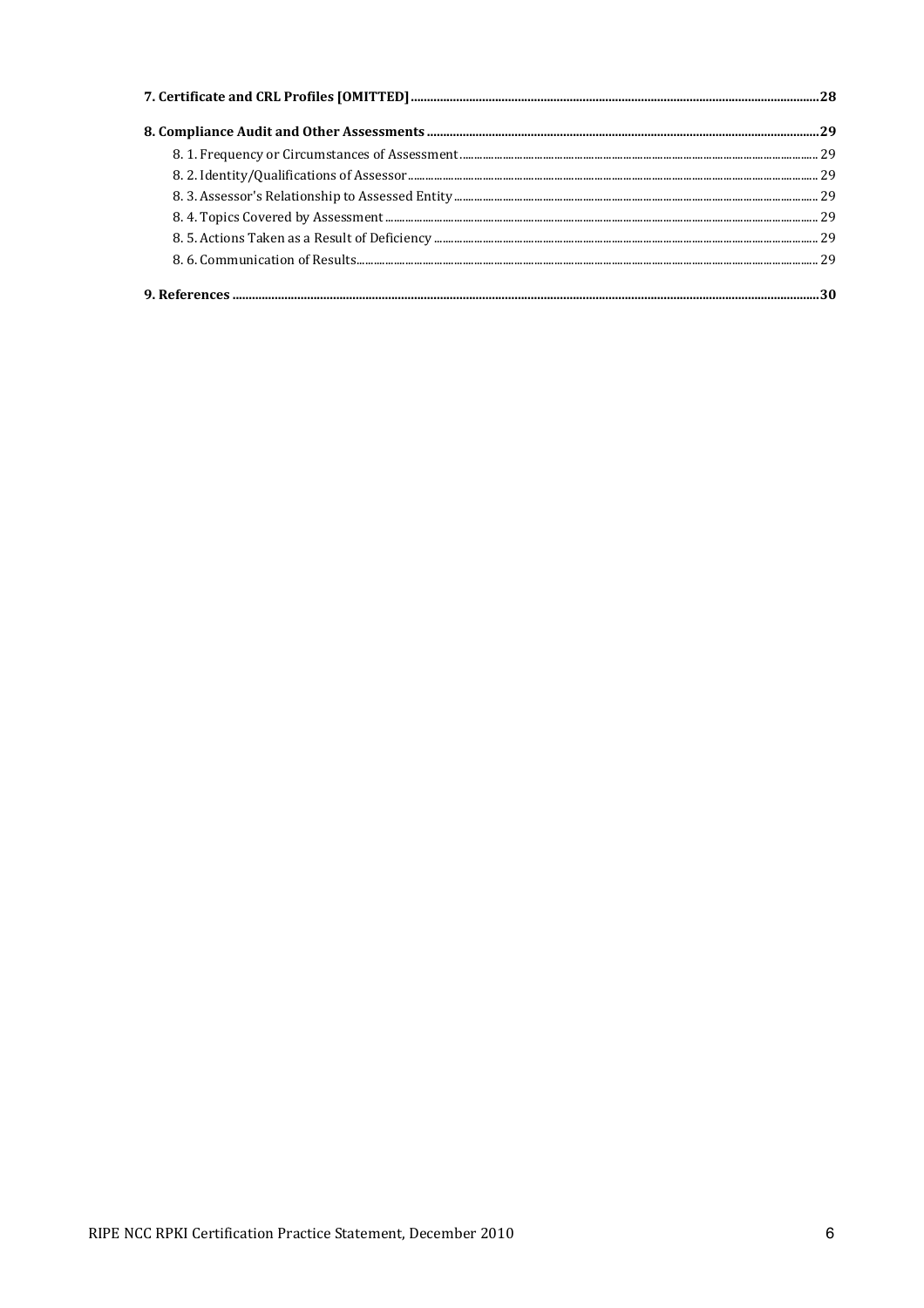# **1. Introduction**

As per Certification Policy (CP) [RFCxxxx]:

This Public Key Infrastructure (PKI) is designed to support validation of claims by current holders of Internet number resources (INRs), in accordance with the records of the organisations that act as Certification Authorities (CAs) in this PKI. The ability to verify such claims is essential to ensuring the unambiguous distribution of these resources.

The structure of the Resource PKI (RPKI) is congruent with the number resource allocation framework of the Internet. The IANA allocates Internet number resources to Regional Internet Registries (RIRs), among others, as well as for special purposes [RFC5736]. The RIRs, in turn, manage the allocation of number resources to End Users, Internet Service Providers (ISPs) and others.

This PKI encompasses several types of certificates (see IETF document draft-jetf-sidr-arch-xx for more details):

- CA certificates for each organisation distributing INRs and for the INR holder
- End-entity (EE) certificates for organisations to validate digital signatures on RPKI-signed objects

In addition to the CP [RFCxxxx], relevant information about general PKI concepts may be found in RFC5280, "Internet X.509 Public Key Infrastructure Certificate and Certificate Revocation List (CRL) Profile".

#### **1.1. Overview**

This CPS describes:

- Participants
- Distribution of the certificates and Certificate Revocation Lists (CRLs)
- How certificates are issued, managed and revoked
- Facility management (physical security, personnel, audit, etc.)
- Key management
- Audit procedures

The PKI encompasses several types of certificates:

- CA certificates for each organisation distributing INRs and INR holders
- End entity (EE) certificates for organisations to validate digital signatures on RPKI-signed objects

The Certification Practice Statement is for convenience and informational purposes only. The Terms and Conditions for the RIPE NCC Certification Service can be found at:

http://www.ripe.net/certification/legal/index.html

The RIPE NCC Certification Service Terms and Conditions prevail over the CPS and the CPS does not affect the interpretation of these Terms and Conditions.

#### **1. 2. Document Name and Identification**

The name of this document is "RIPE NCC Certification Practice Statement for the Resource PKI".

#### **1. 3. PKI Participants**

As per CP [RFCxxxx]:

Note: In a PKI, the term "subscriber" refers to an individual or organisation that is a Subject of a certificate issued by a CA. The term is used in this fashion throughout this document, without qualification, and should not be confused with the networking use of the term to refer to an individual or organisation that receives service from an ISP. In such cases the term "network" subscriber" will be used. Also note that, for brevity, this document always refers to PKI participants as organisations or entities, even though some of them are individuals.

#### **1. 3. 1. Certification Authorities**

This CPS covers three types of CAs for the RPKI: one Offline CA for the RIPE NCC, one Online CA for the RIPE NCC, and a number of hosted member CAs, which are all equivalent and may be described as a single CA for the purpose of this document.

The Offline CA is the top level CA allowing the RIPE NCC to act as a Trust Anchor in the RPKI. The Online CA allows the RIPE NCC to act as parent CA to RIPE NCC Members. This two layer approach provides a secure revocation and recovery capability in case the Online CA is compromised or becomes unavailable. The Offline CA issues certificates only to instances of the

RIPE NCC RPKI Certification Practice Statement, December 2010 7 7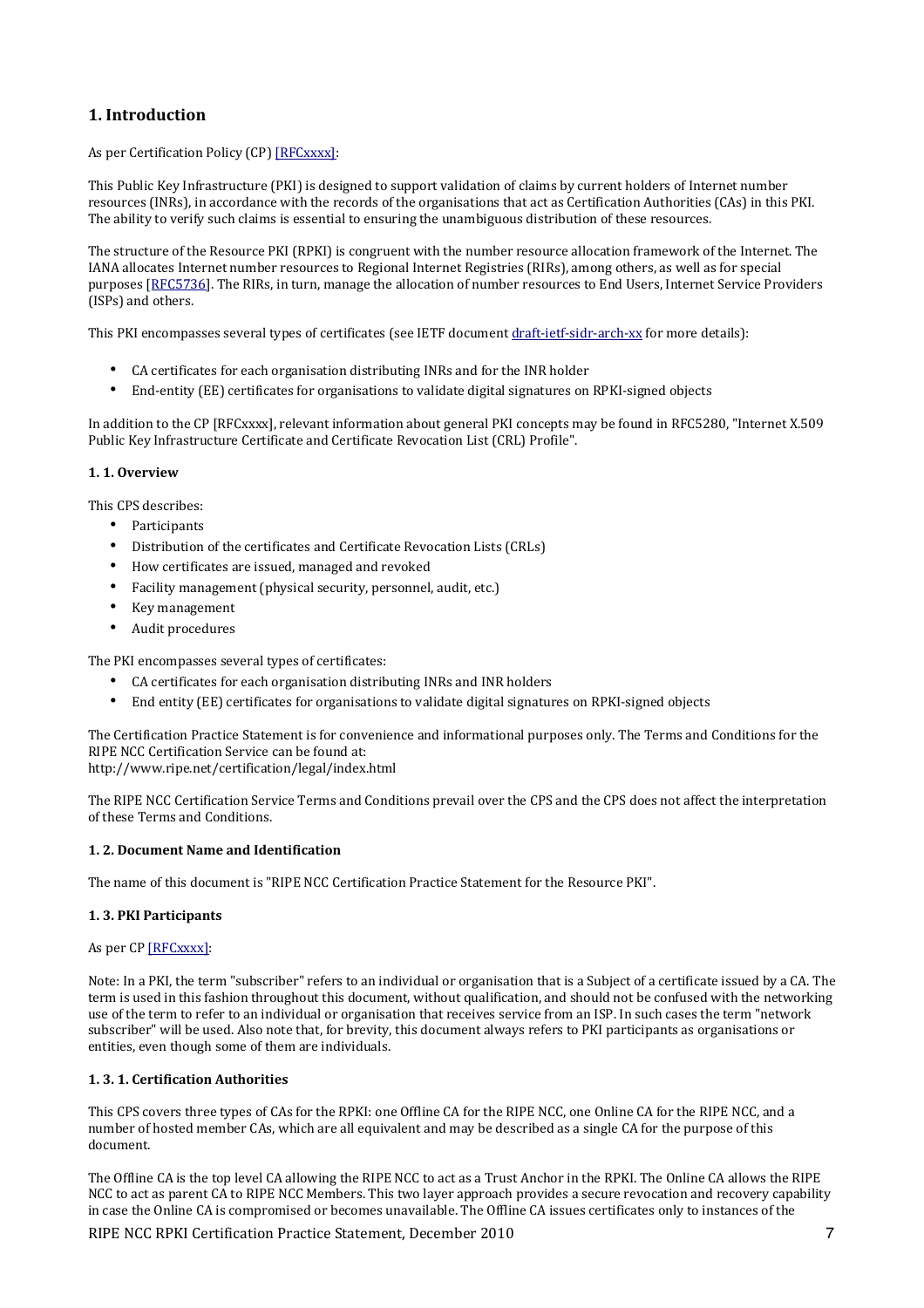Online CA. The CRLs issued by the Offline CA are used to revoke only a certificate issued to the Online CA. The Online CA is used to issue RPKI certificates to RIPE NCC Members, to whom Internet number resources have been distributed.

In addition the RIPE NCC offers a hosted CA service to RIPE NCC Members. These CAs are designated "hosted member CAs". The hosted member CAs are highly automated, taking care of the major part of the operational burden for RIPE NCC Members who want to act as CAs in the RPKI.

See also section 1.6 for definitions and acronyms used in this document.

#### **1. 3. 2. Registration Authorities**

There is no distinct Registration Authority (RA) for either the Offline CA or the Online CA operating under this CPS. The former needs no distinct RA capability because it issues certificates only to the Online CA. The Online CA depends on the signon mechanism used by the LIR Portal to identify individuals authorised to make requests. One of the possible sign-on mechanisms is by using an X.509 client certificate issued by the RIPE NCC Business PKI (see section 3.2.6 for more details). The RIPE NCC already establishes a contractual relationship with each subscriber (RIPE NCC Member) and assumes responsibility for distributing and tracking the current allocation of address space and AS Numbers. Since the RIPE NCC operates the LIR Portal sign-on service and BPKI CA, no distinct RA is used.

#### **1.#3.#3.#Subscribers**

All RIPE NCC Members can receive distributions of IP addresses and AS Numbers from the RIPE NCC Online CA and thus are subscribers in the PKI sense.

#### **1. 3. 4. Relying parties**

#### As per CP [RFCxxxx]:

Entities or individuals that act in reliance on certificates or RPKI-signed objects issued under this PKI are relying parties. Relying parties may or may not be subscribers within this PKI. See section 1.6 for the definition of an RPKI-signed object.

#### **1. 3. 5. Other participants**

The RIPE NCC operates a repository that holds certificates, CRLs and other RPKI-signed objects, such as Route Origin Authorisation (ROA) objects.

#### **1.4. Certificate Usage**

#### **1.4.1. Appropriate certificate uses**

The certificates issued under this hierarchy are for authorisation in support of validation of claims of current holdings of address space and/or AS Numbers. With regard to routing security, an initial goal of this PKI is to allow the holder of a set of address blocks to be able to declare, in a secure fashion, the AS Number of each entity that is authorised to originate a route to these addresses, including the context of ISP proxy aggregation. Additional uses of the PKI, consistent with the basic goal cited above, are also permitted under this policy.

#### **1.4.2. Prohibited certificate uses**

Any uses other than those described in section  $1.4.1$  are prohibited.

#### **1.#5.#CPS#Administration**

#### 1.5.1. Organisation administering the document

Since this CPS describes the implementation of the Offline CA, Online CA and hosted member CAs maintained by the RIPE NCC, this CPS is also administered by the RIPE NCC. However, it should be noted that approval procedures described in section 1.5.3-4 apply.

Whenever the implementation is changed, this CPS will be modified and republished as a RIPE Document. When this happens this will be announced through the appropriate communication channels (such as the RIPE NCC's ncc-announce mailing list).

#### **1.5.2. Contact person**

The RPKI CPS point of contact is the RIPE NCC, Singel 258, 1016AB, Amsterdam, Netherlands.

#### 1. 5. 3. Person determining CPS suitability for the policy

This document is reviewed on behalf of the RIPE community by the Certification Authority Task Force (CA-TF). It is expected that the role of the CA-TF will be transferred to an appropriate RIPE Working Group when the RPKI becomes established as a RIPE NCC service.

RIPE NCC RPKI Certification Practice Statement, December 2010 8 8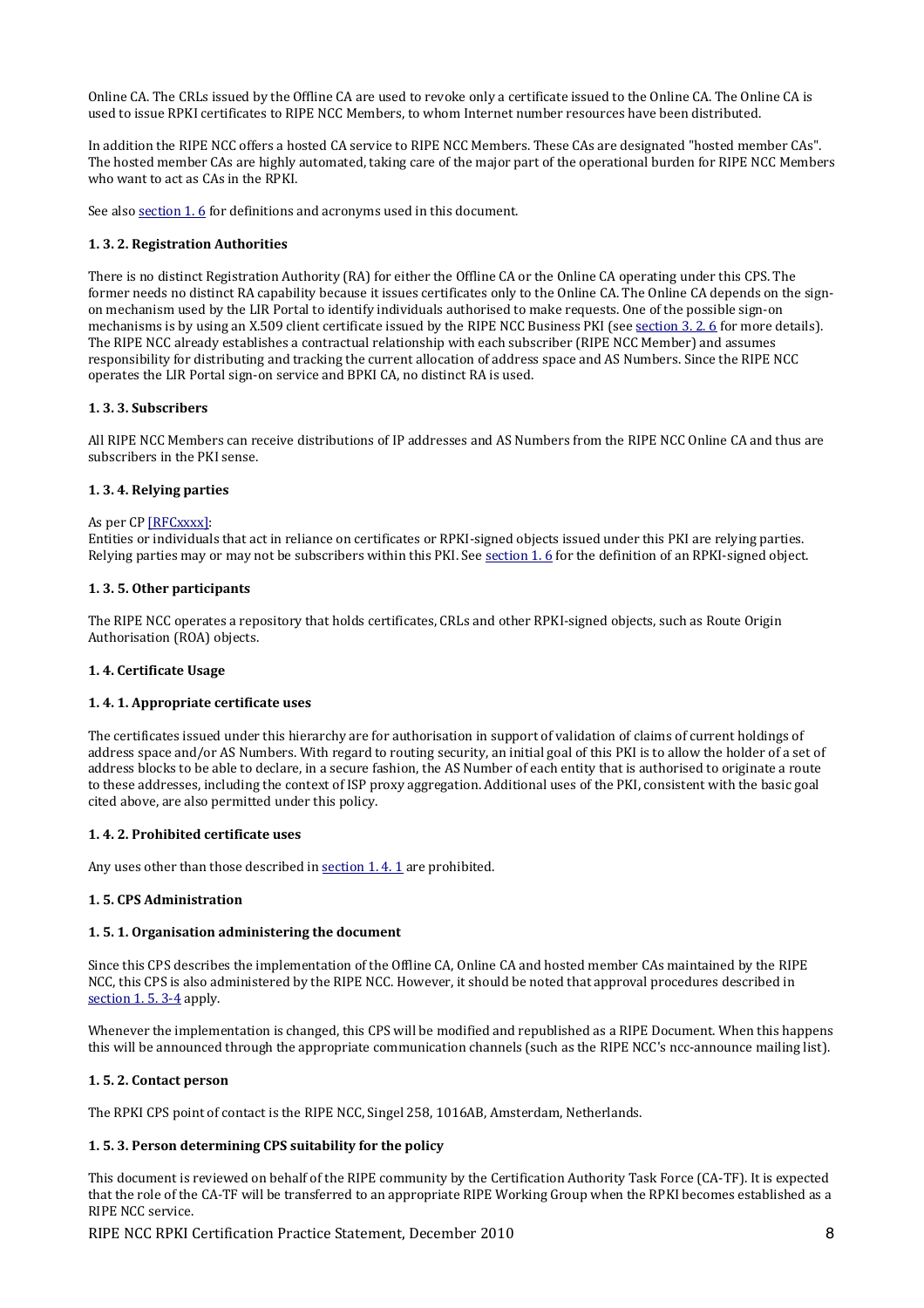#### 1.5.4. CPS approval procedures

A RIPE certification policy dealing with issues such as validity times, revocation, re-issuance and access to the services involved is currently being developed by the RIPE community. The implementation of the various CAs (Offline, Online and hosted member  $CAs$ ) will reflect this policy.

This CPS is not subject to the RIPE Policy Development Process. It provides a detailed outline of the implementation of the RPKI by the RIPE NCC. The CPS is publicly available and when necessary, additional reporting mechanisms, such as mailing lists or presentations at RIPE Meetings, are used to communicate the contents. When the RIPE NCC RPKI implementation is found to be inconsistent with applicable policies the RIPE NCC is committed to update the implementation and this CPS.

#### **1.6. Definitions and Acronyms**

| <b>BPKI</b>                    | Business PKI: A BPKI is used by the RIPE NCC to identify RIPE NCC Members to whom RPKI<br>certificates can be issued.                                                                                                                                                                                                                                                                        |
|--------------------------------|----------------------------------------------------------------------------------------------------------------------------------------------------------------------------------------------------------------------------------------------------------------------------------------------------------------------------------------------------------------------------------------------|
| CA                             | Certificate Authority. A CA is an entity that issues digital certificates for use by other parties. A<br>CA may issue CA certificates to subordinate CAs. Thus a tree structure of CAs can be created,<br>often dubbed Public Key Infrastructure (PKI). The RIPE NCC operates three levels of CAs in the<br>PKI hierarchy, covered in this CPS:                                              |
| Offline CA                     | The RIPE NCC Offline CA. This CA is kept offline when not in use for security reasons, and acts<br>as the top level in the hierarchy. For the moment this CA is making itself available as a Trust<br>Anchor as described in [draft-TA-version4]. In the future this CA may become subordinate to a<br>top level single Trust Anchor CA that will issue certificates to all RIRs.            |
| Online CA                      | The RIPE NCC Online CA. This CA is used on a daily basis to issue certificates to subordinate<br>hosted member CAs.                                                                                                                                                                                                                                                                          |
| Hosted member CA               | A hosted member CA that is technically hosted by the RIPE NCC as a RIPE NCC service in the<br>LIR Portal.                                                                                                                                                                                                                                                                                    |
| CP                             | Certificate Policy for the Resource PKI (RPKI). See [RFCxxxx].                                                                                                                                                                                                                                                                                                                               |
| <b>CPS</b>                     | Certification Practice Statement. A CPS is a document that specifies the practices that a<br>Certification Authority employs in issuing certificates.                                                                                                                                                                                                                                        |
| <b>ISP</b>                     | Internet Service Provider. An ISP is an organisation managing and selling Internet services to<br>other organisations.                                                                                                                                                                                                                                                                       |
| LIR                            | Local Internet Registry. This is an organisation, typically a network service provider, that<br>distributes IP addresses and AS Numbers to End Users and/or uses them in its own<br>infrastructure. RIPE NCC Members are usually referred to as "LIRs".                                                                                                                                      |
| <b>LIR Portal</b>              | The public portal provided by the RIPE NCC to its members (LIRs) that allows them access to<br>various RIPE NCC services, including the hosted member CA service. The portal is also used to<br>access the RIPE NCC Online CA by specific users, as described later in this CPS.                                                                                                             |
| RIPE NCC Member                | A natural person or legal entity that has entered into the RIPE NCC Standard Service<br>Agreement with the RIPE NCC.                                                                                                                                                                                                                                                                         |
| <b>RIR</b>                     | Regional Internet Registry. An RIR is an organisation that manages the distribution and<br>registration of IP address and AS Numbers within a particular region of the world. At present,<br>there are five RIRs: ARIN (North America), RIPE NCC (Europe, the Middle East and parts of<br>Central Asia), APNIC (Asia-Pacific), LACNIC (Latin America and Caribbean) and AfriNIC<br>(Africa). |
| <b>RP</b>                      | Relying Party as defined in section 1.3.4.                                                                                                                                                                                                                                                                                                                                                   |
| TA                             | Trust Anchor. The top CA certificate in the chain used for validation. Relying Parties choose<br>which CA certificate they trust as being the top of the validation tree. Relying Parties may<br>choose to trust more than one TA.                                                                                                                                                           |
| RPKI Objects and Certificates: |                                                                                                                                                                                                                                                                                                                                                                                              |
| Certificate                    | An X.509 PKIX Resource Certificate as described in [res-certificate-profile].                                                                                                                                                                                                                                                                                                                |
|                                | Certificates come in two flavors:                                                                                                                                                                                                                                                                                                                                                            |

RIPE NCC RPKI Certification Practice Statement, December 2010 9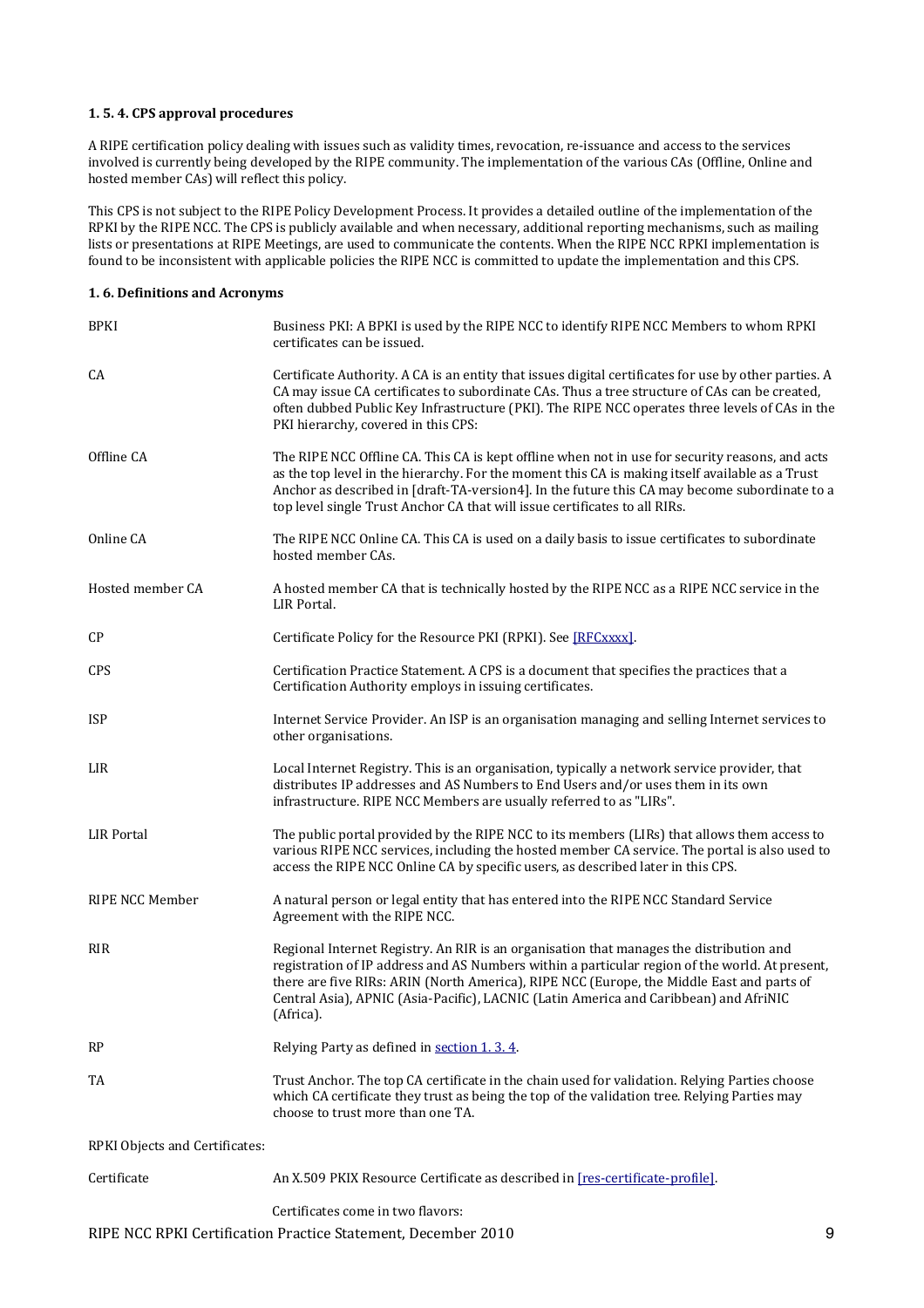Certificate Authority (CA) Certificates are used by Certificate Authorities to issue subordinate certificates and EE certificates.

End Entity (EE) Certificates are embedded in RPKI-signed objects such as Manifests and ROAs and are used to sign these objects (see [RFCsignedobject]). Note the CAs described in this CPS do not currently issue any multi-use End Entity Certificates as described in [res-certificateprofile].

ROA Route Origin Authorisation. This is a digitally signed object that identifies a network operator, identified by an AS Number, that is authorised to originate routes to a specified set of address blocks. See [RFCroa].

CRL Certificate Revocation List as described in [res-certificate-profile].

Manifest A signed object under the RPKI listing all subordinate signed objects and certificates for a CA certificate. See [RFCmanifest].

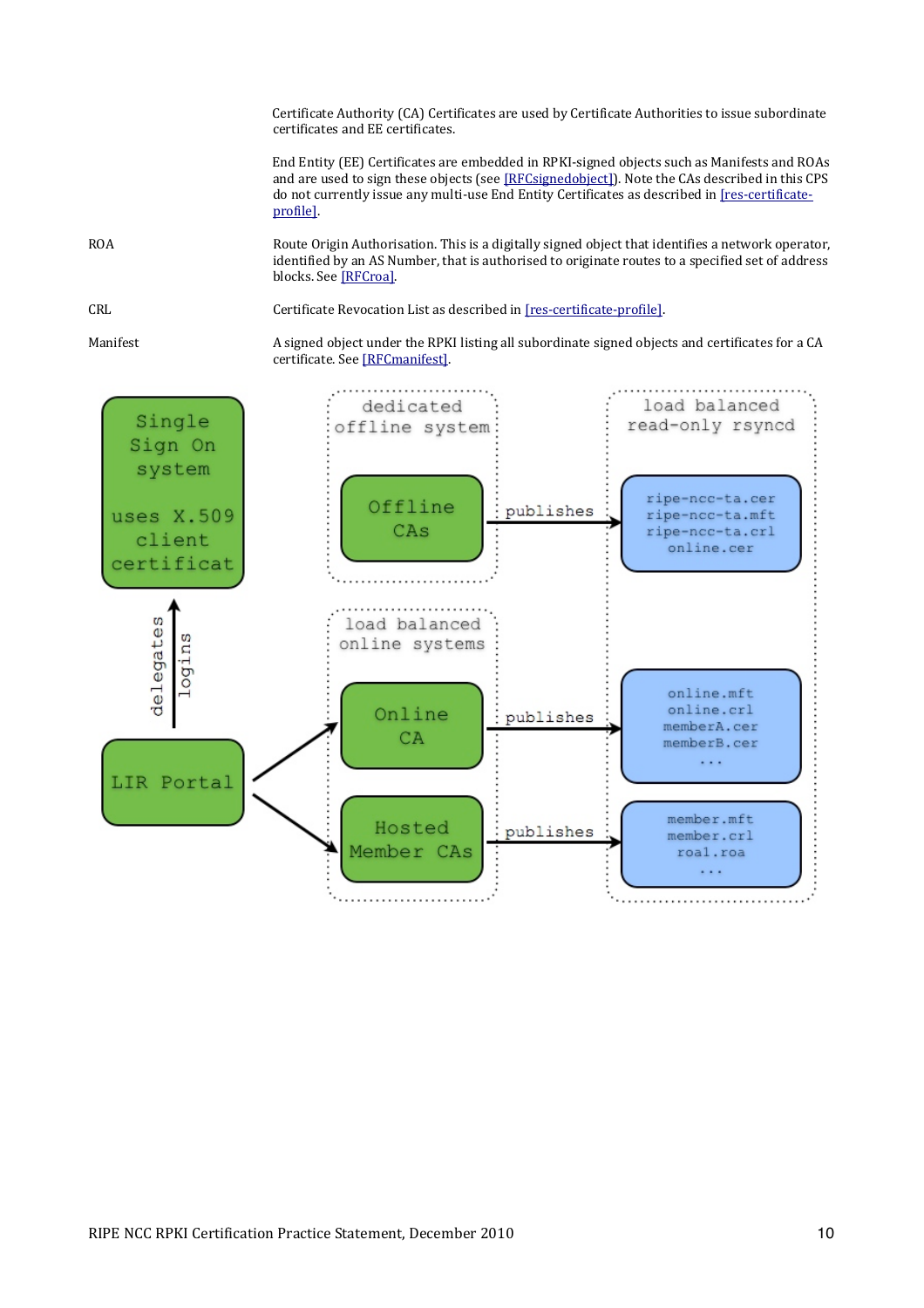| file            | description                                                                                                               |
|-----------------|---------------------------------------------------------------------------------------------------------------------------|
| ripe-ncc-ta.cer | RIPE NCC Offline CA (Trust Anchor) Certificate.                                                                           |
| ripe-ncc-ta.crl | The Certificate Revocation List (CRL) for the RIPE NCC Offline CA<br>(Trust Anchor).                                      |
| ripe-ncc-ta.mft | The Manifest object listing all subordinate objects and certificates<br>signed by the RIPE NCC Offline CA (Trust Anchor). |
| online.cer      | The Online CA certificate that is signed and published by the RIPE<br>NCC Offline CA (Trust Anchor).                      |
| online.crl      | The Certificate Revocation List (CRL) for the Online CA.                                                                  |
| online.mft      | The Manifest object listing all subordinate objects and certificates<br>signed by the Online CA.                          |
| member.cer      | The member CA certificate that is signed and published by the<br>Online CA.                                               |
| member.crl      | The Certificate Revocation List (CRL) for the member CA.                                                                  |
| member.mft      | The Manifest object listing all subordinate objects and certificates<br>signed by the member CA.                          |
| roa1.roa        | A ROA RPKI-signed object for the member CA.                                                                               |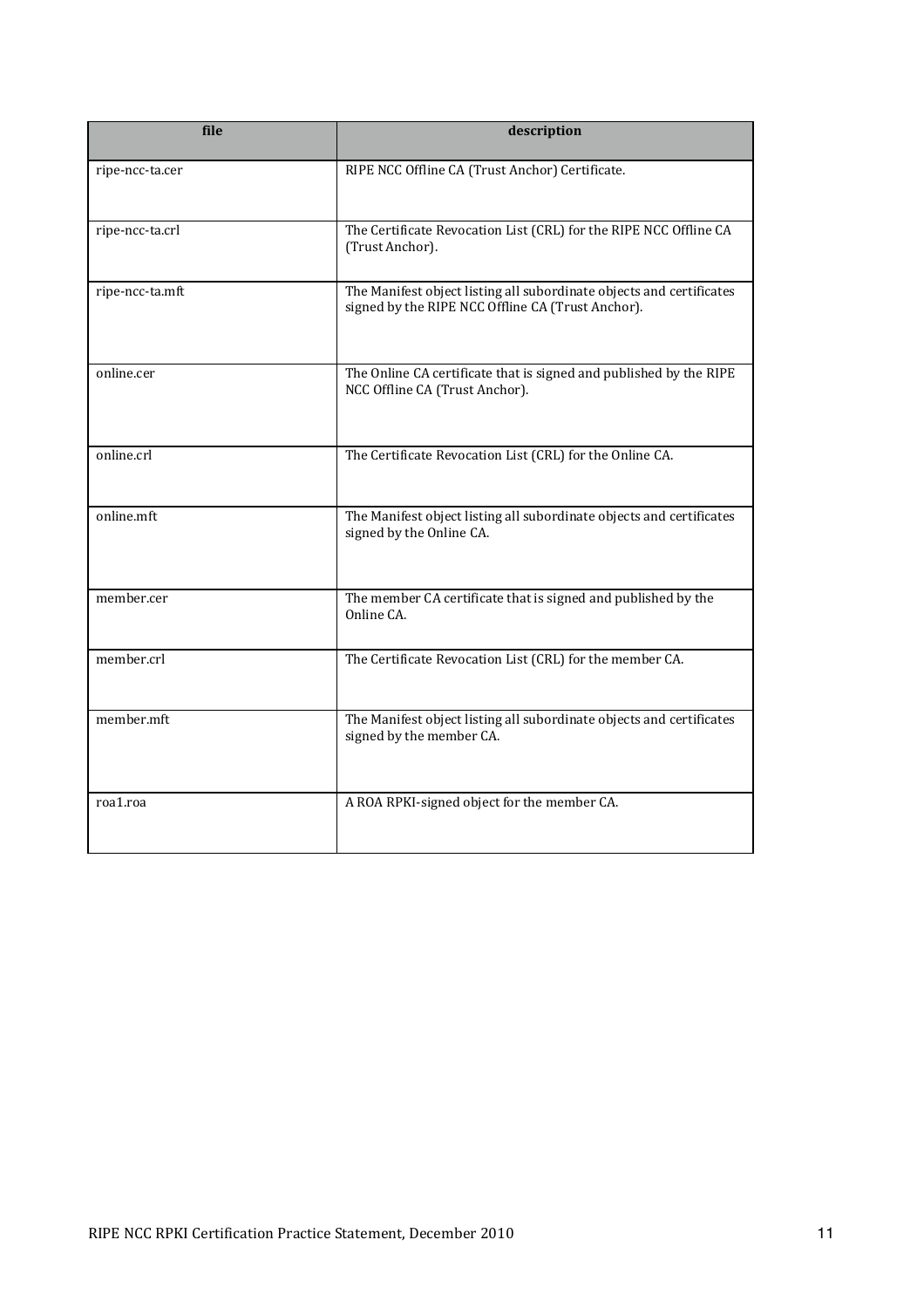# **2. Publication And Repository Responsibilities**

#### **2.1. Repositories**

As per the CP [RFCxxxx], certificates, CRLs and RPKI-signed objects are made available to all network operators to download, to enable them to validate this data.

#### **2. 2. Publication of Certification Information**

RIPE NCC uploads the certificates, CRLs and RPKI-signed objects that it issues to a local repository system that operates as part of a world-wide distributed system of repositories.

#### **Offline#CA**

The CA certificate for the RIPE NCC Offline CA is intended to be used as a Trust Anchor by relying parties. The Trust Anchor Locator, as per [RFCtrustanchor], follows:

```
rsync://rpki.ripe.net/ta/ripe-ncc-ta.cer
MIIBIjANBgkqhkiG9w0BAQEFAAOCAQ8AMIIBCgKCAQEA0URYSGqU
z2myBsOzeW1jQ6NsxNvlLMyhWknvnl8NiBCs/T/S2XuNKQNZ+wBZ
xIgPPV2pFBFeQAvoH/WK83HwA26V2siwm/MY2nKZ+Olw+wlpzlZ1
p3Ipj2eNcKrmit8BwBC8xImzuCGaV0jkRB0GZ0hoH6Ml03umLprR
sn6v0xOP0+l6Qc1ZHMFVFb385IQ7FQQTcVIxrdeMsoyJq9eMkE6D
oclHhF/NlSllXubASQ9KUWqJ0+Ot3QCXr4LXECMfkpkVR2TZT+v5
v658bHVs6ZxRD1b6Uk1uQKAyHUbn/tXvP8lrjAibGzVsXDT2L0x4
Edx+QdixPgOji3gBMyL2VwIDAQAB
```
#### **Online#CA**

The Online CA publishes subordinate certificates, CRLs and RPKI-signed objects under: rsync://rpki.ripe.net/repository/33/36711f-25e1-4b5c-9748-e6c58bef82a5/1/

#### **Hosted member CAs**

The hosted member CAs publish subordinate signed objects in the repository that is hosted by the RIPE NCC: rsync://rpki.ripe.net/repository

The exact URI of the publication point is unique per hosted member CA and can be found in the hosted member CA certificate as described in [res-certificate-profile].

Note the repository structure is defined in [RFCrepos].

#### **2. 3. Time or Frequency of Publication**

A certificate will be published within 24 hours after issuance.

#### **2.4. Access Controls on Repositories**

Write access to the repositories is limited to the systems running the Offline CA, Online CA and hosted member CAs.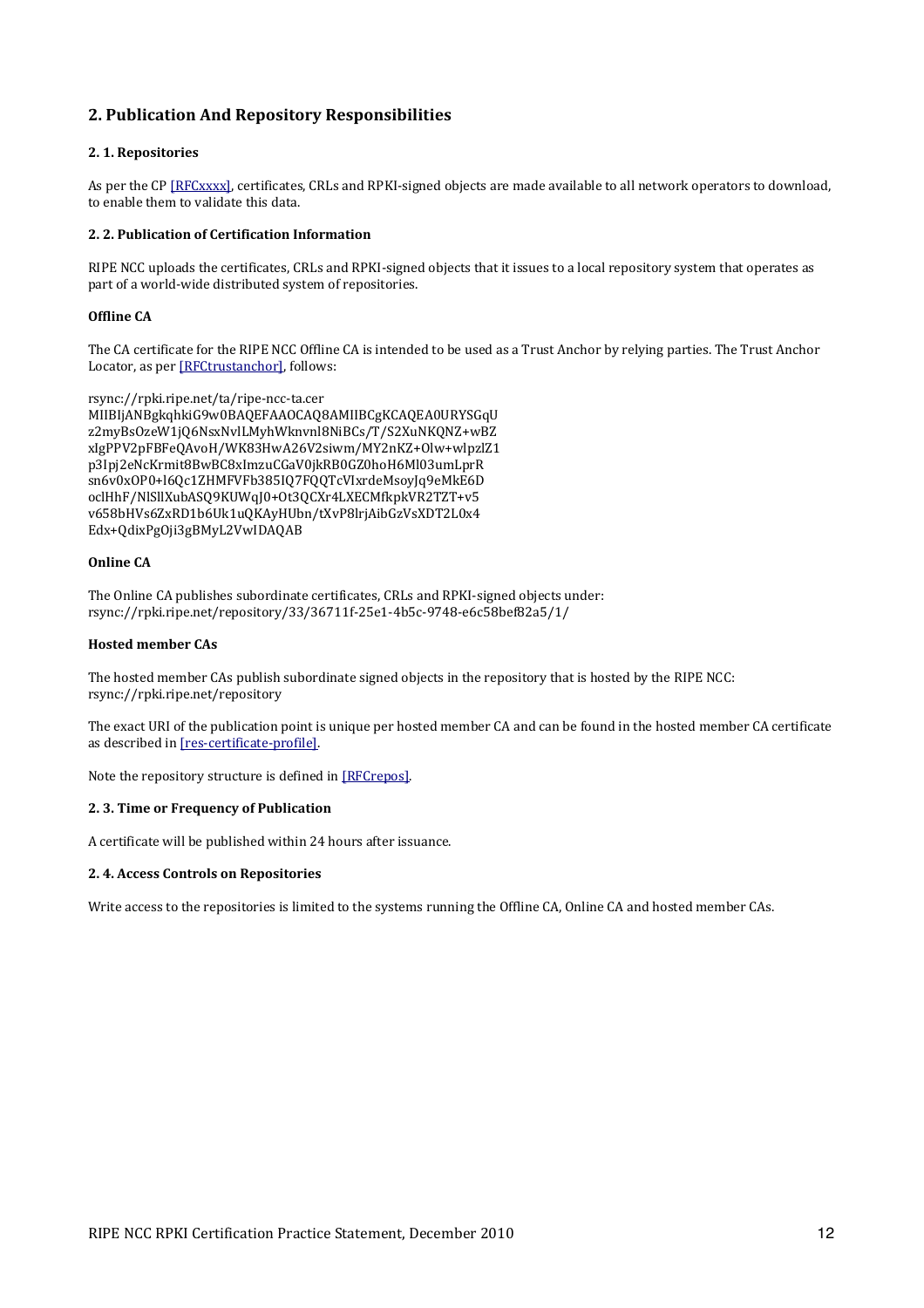# **3.#Identification#And#Authentication**

#### **3.1. Naming**

#### **3. 1. 1. Types of names**

The Subject of each certificate issued by the RIPE NCC is identified by an X.500 Distinguished Name (DN).

For the Offline CA the self-signed CA certificate is published as a Trust Anchor, as described in section 2.2. The subject is 'CN=ripe-ncc-ta'.

For all other certificates controlled by the Offline CA, Online CA and hosted member CAs the subject has the format CN=<pub key hash>, where the public key hash is a Base64 encoded form of the public key SHA-1 hash, as described in section 2.1 of [RFC4387].

#### **3. 1. 2. Need for names to be meaningful**

The Subject name in each subscriber certificate will be unique to the public key found on the certificates.

Note: The name of the holder of an address block or AS Number is intended to not be "meaningful" in the conventional, human-readable sense, since certificates issued under this PKI are used for authorisation in support of applications that make use of attestations regarding INR holdings, not for identification.

#### 3. 1. 3. Anonymity or pseudonymity of subscribers

Although subject names in certificates issued by this registry are not meaningful, and may appear "random,", anonymity is not a function of this PKI, and thus no explicit support for this feature is provided.

#### **3. 1. 4. Rules for interpreting various name forms**

None.

#### **3. 1. 5. Uniqueness of names**

The generated subject based on the public key hash, as described in  $3.1.1$ , reduces the likelihood of accidental collisions to a negligible minimum.

#### **3. 1. 6. Recognition, authentication, and role of trademarks**

Because the subject names are not intended to be meaningful, there is no provision to recognise or authenticate trademarks, service marks, etc.

# **3. 2. Initial Identity Validation**

#### **3. 2. 1. Method to prove possession of private key**

For the Offline CA, proof of possession of the private keys used for the self-signed certificate can be determined internally.

For the Online CA that acts as subscriber to the Offline CA, possession of the private keys is effected via the procedures used to generate and manage these keys. Specifically, the RIPE NCC uses a hardware security module (HSM) to generate the key pairs for each of these CAs and thus assures that the private key is appropriately associated with the public key in the certificates issued by each of these CAs

For the hosted member CAs that act as subscribers to the Online CA, possession of the private keys is effected by the system. Note that the hosted member CAs are managed systems and operators do not access the keys directly. These CAs will contact the Online CA as needed via protocols internal to the RIPE NCC. These protocols also cover proof of possession of the private keys.

#### **3. 2. 2. Authentication of organisation identity**

The hosted Member CA is available only to RIPE NCC Members. The RIPE NCC has already established procedures to verify the identity of the RIPE NCC Members. These procedures are explained here: http://www.ripe.net/info/faq/membership/newlir-setup.html#1

However it should be noted that certificates issued under this PKI do not attest to the identity of certificate holders. This is also reflected by the seemingly random subject names as described in 3.1.3.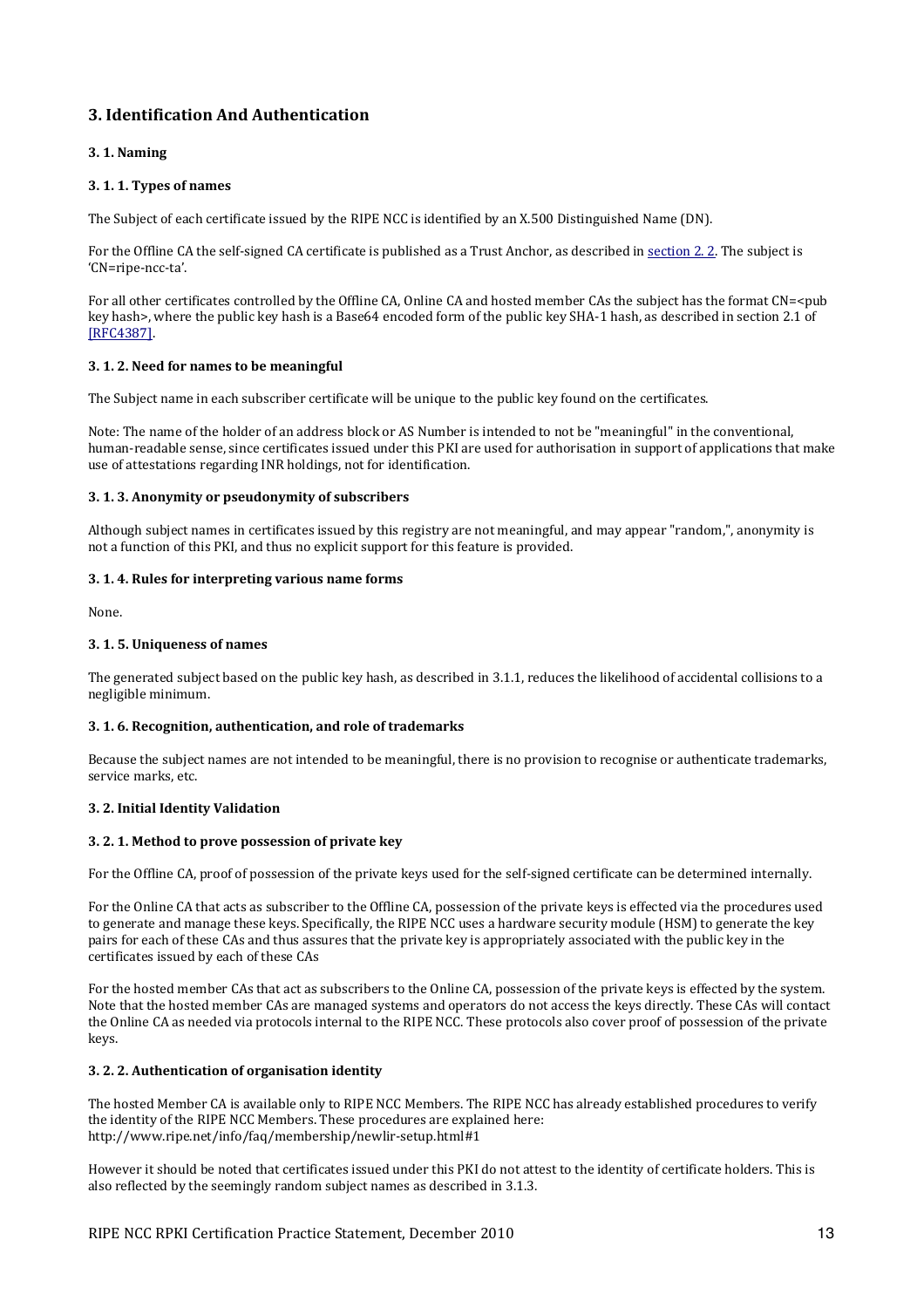For hosted member CAs the RIPE NCC is able to map a logged in user to a specific organisation, and the organisation can be mapped to a specific public key. Thus the RIPE NCC is able to map these public keys to a specific set of resources as represented in the RIPE NCC records.

#### **3.#2.#3.#Authentication#of#individual#identity**

The individuals who are authorised to operate the Offline CA are authenticated by possession of the necessary HSM key cards and via physical and procedural security access controls.

For hosted member CAs, individual identity is delegated to the RIPE NCC Member's LIR Portal "admin" user. Admin users must set up users for their LIR and associate them with the 'certification' role in order to grant individuals access to the certification section.

The admin user's identity can be (re-)established using the admin password reset procedure: https://lirportal.ripe.net/lirportal/activation/activation\_request.html

The reset procedure involves two halves of a code that are sent via two separate paths, email and fax, that need to be combined in order to reset the "admin" account's password.

For the Online CA, the same mechanism is used as described for hosted member CA users. It should be noted, however, that these users require an additional role that can not be set through the public user management interface.

#### **3. 2. 4. Non-verified subscriber information**

No non-verified subscriber data is included in certificates issued under this certificate policy.

#### **3. 2. 5. Validation of authority**

Access to the Offline CA is restricted to a Developer that has access to the Unix account on the server. In addition, the HSM key cards are protected by pass phrases known only to the individual CA Operators (see section 5. 2. 3 for a description of the CA Operator role).

Access to the Online CA is restricted to CA Operators using the LIR Portal to log in and having an additional role enabled by the administrators of the single sign-on system (this role can not be set by others).

Access to the hosted member CA is restricted to users of the LIR Portal that have the "certification" role enabled by the "admin" user for their registry.

#### **3. 2. 6. Criteria for interoperation**

The RPKI is not intended to interoperate with any other PKI at this stage.

The function of the Online CA will be extended in the future to interoperate with the other four RIRs and RIPE NCC Members operating their own CAs.

#### **3. 3. Identification and Authentication for Re-Key Requests**

#### **3. 3. 1. Identification and authentication for routine re-key**

For the Offline CA and Online CA the same identification and authentication mechanisms apply as described in section 3.2.3.

For hosted member CAs routine re-keys are automated by the software and no explicit authentication is required. A routine re-key is initiated whenever the current key for a hosted member CA is older than five years.

The key roll over algorithm is described in [RFCkeyroll].

#### **3. 3. 2. Identification and authentication for re-key after revocation**

The old key can be revoked as the final step in key rollover algorithm [RFCkeyroll], after a new key has been activated.

In our implementation, old keys are not automatically revoked after a routine re-key. Explicit revocation of old keys can be done by CA Operators of the Offline CA and Online CA. CA Operators for the Online CA can also revoke old keys for specific hosted member CAs. Identification and authentication for these roles has been described in section 3. 2. 3.

The RIPE NCC implementation may change following discussion of the key rollover standard, as the standard is currently unclear about whether revocation of the old key should be done immediately. Current belief is that there is no reason (security or operational) why old keys should not be automatically revoked after a successful re-key, so that may well be implemented in the near future.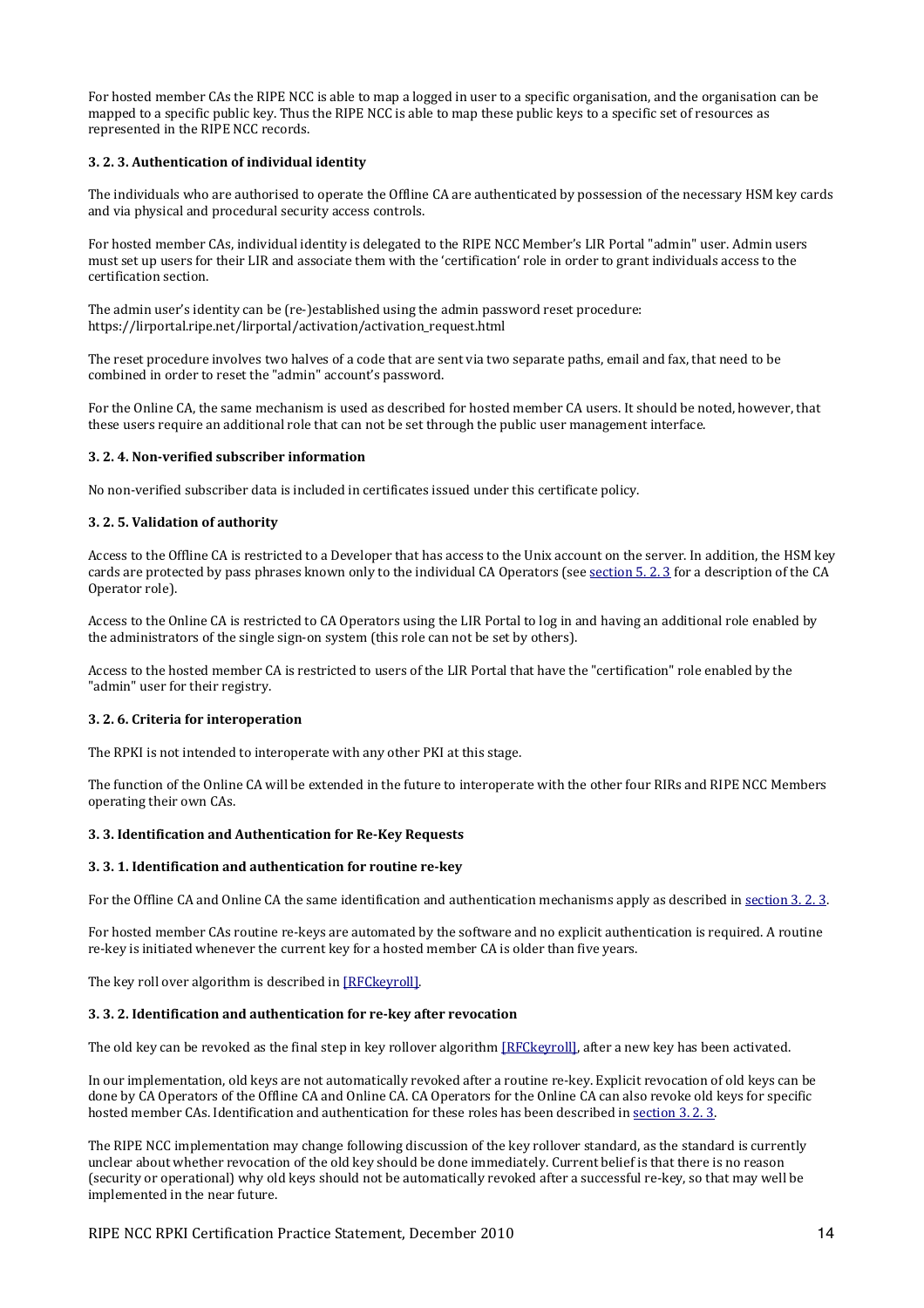# **3.#4.#Identification#and#Authentication#for#Revocation#Request**

For hosted member CAs it should be noted that user actions in the interface may result in revocation of EE certificates used for objects (such as ROAs) that should be invalidated.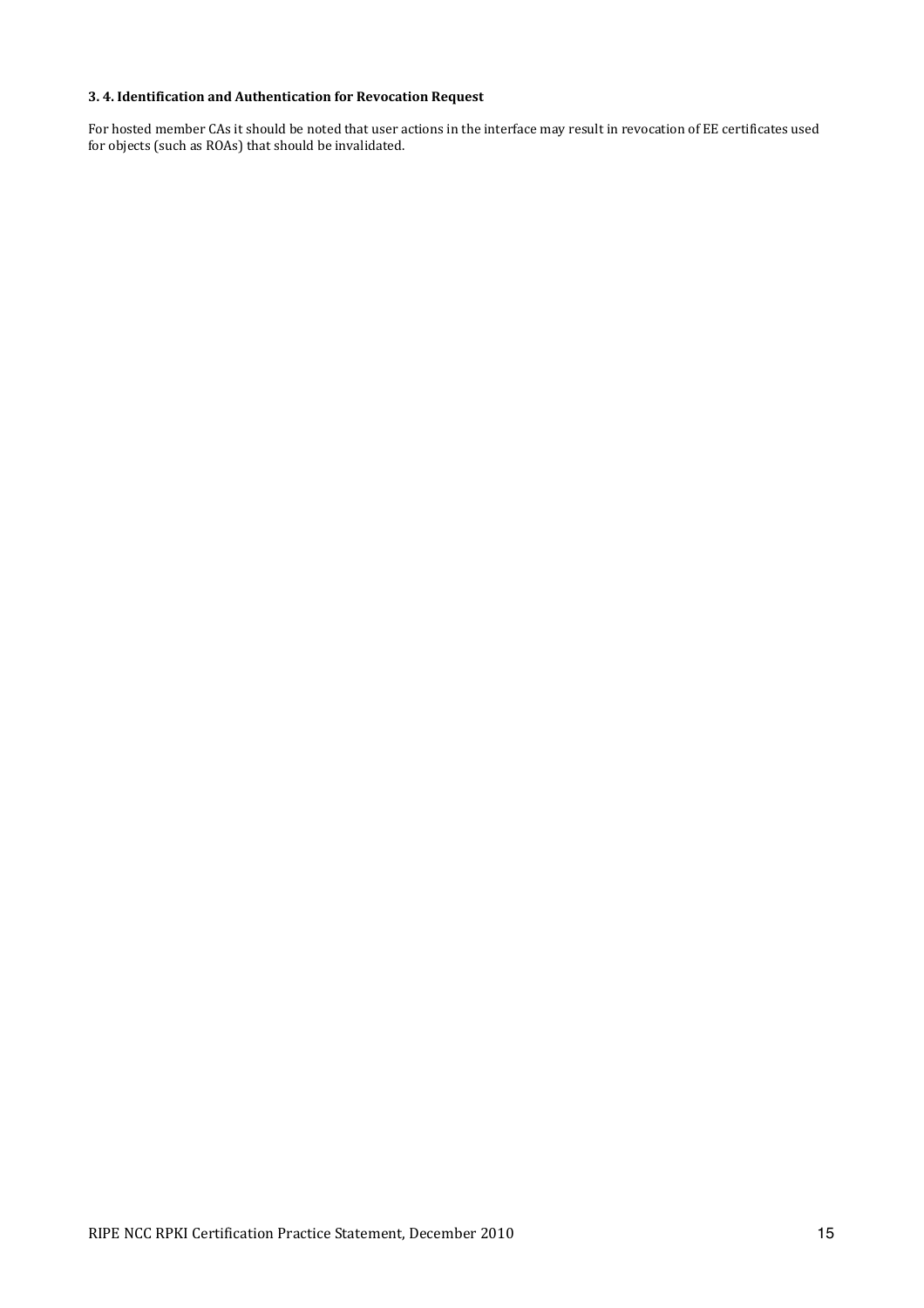# **4. Certificate Life-Cycle Operational Requirements**

#### **4. 1. Certificate Application**

#### **4. 1. 1. Who can submit a certificate application**

Any RIPE NCC Member may request a certificate.

#### **4. 1. 2. Enrolment process and responsibilities**

For the Offline CA a Developer can configure and initialise the CA on a server controlled by the RIPE NCC (see section 5.2.1) for a description of the Developer role).

For the Online CA a Developer can install and initialise the application. When this has been done a CA Operator can log in and initialise the Online CA.

For hosted member CAs: RIPE NCC Members may use a hosted member CA hosted by the RIPE NCC as part of the RIPE NCC LIR portal. In order to activate the hosted member CA an "admin" user must log in and grant the "certification" role to a normal user. This user must then log in and ensure that a client certificate has been generated for them (or generate one if this is missing). The user that has the "certification" role will then be able to click through on a link labeled "Certification". This link will take the user to a page where they must explicitly opt in to the hosted member CA service - they do this by clicking "Yes, I want to activate my hosted member CA". After activation, a mostly automated hosted member CA will be created. Authentication and authorisation for further automated processes should be considered transitive from the moment that user opted-in and activated the hosted member CA, as described here.

#### **4.2. Certificate Application Processing**

For hosted member CAs an initial CA certificate is requested automatically by the system when the authorised user chooses to opt in to the service.

#### **4. 2. 1. Performing identification and authentication functions**

See section 3.2.3.

# **4. 2. 2. Approval of certificate applications**

The online CA will issue certificates to hosted member CAs with a validity time to the end of the calendar year, plus a six months grace period to allow for renewal before the certificate expires.

All Provider Aggregatable (PA) resources registered to the RIPE NCC Member at the time of issuance will be included in the certificate.

For hosted member CAs, the system will automatically request renewal of the CA certificate that lists all eligible resources when new resources are received by the RIPE NCC Member and/or a new validity time is applicable.

#### **4. 2. 3. Time to process certificate applications**

The RIPE NCC will issue a certificate attesting to resource allocations within one business day of approval of the certificate application.

#### **4. 3. Certificate Issuance**

#### **4. 3. 1. CA actions during certificate issuance**

The Offline CA will produce a response message that includes all publishable certificates and other objects after the certificate has been issued. This message can be physically transferred to the Online CA, where it is published.

The Online CA and hosted member CAs make all subordinate certificates and objects available for publication. In practice, the system will make a best effort to publish these materials as soon as possible, but as described in section 2. 3, publication should happen within no more than 24 hours of issuance.

#### **4. 3. 2. Notification to subscriber by the CA of issuance of certificate**

Publication of a certificate in the repository operated by RIPE NCC is the means by which a subscriber is notified of certificate issuance. This procedure is employed by all CAs covered by this CPS.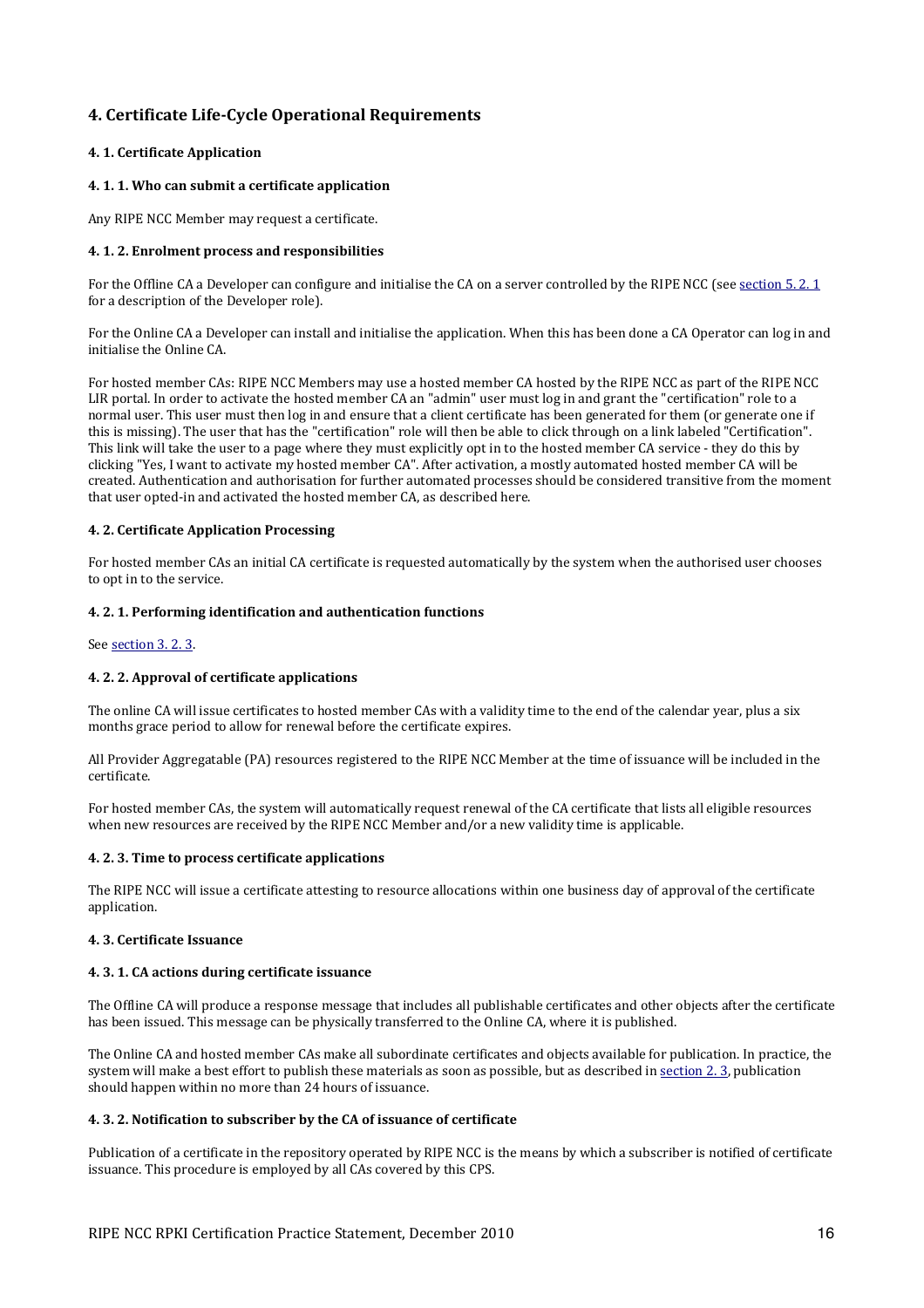#### **4. 3. 3. Notification of certificate issuance by the CA to other entities**

Publication of a certificate in the repository operated by RIPE NCC is the means by which other entities are notified of certificate issuance.

#### **4. 4. Certificate Acceptance**

#### **4. 4. 1. Conduct constituting certificate acceptance**

A subscriber is presumed to have accepted a certificate issued by any of the Certificate Authorities covered by this CPS and published in the RIPE NCC repository unless the subscriber contacts the RIPE NCC.

#### 4. 4. 2. Publication of the certificate by the CA

Certificates will be published in the repository system within one business day of being issued by any of the CAs covered by this CPS.

#### **4. 5. Key Pair and Certificate Usage**

A summary of the use model for the IP Address and AS Number PKI is provided below.

#### **4. 5. 1. Subscriber private key and certificate usage**

The hosted member CAs receive CA certificates from the Online CA. This means that these certificates could in principal be used to issue subordinate CA certificates. However, the hosted system does not provide this functionality. The hosted member CA certificates will only be used (by the system) to issue EE certificates used for RPKI-signed objects (such as ROAs) and manifests.

#### **4. 5. 2. Relying party public key and certificate usage**

Reliance on a certificate must be reasonable under the circumstances. If the circumstances indicate a need for additional assurances, the relying party must obtain such assurances in order for such reliance to be deemed reasonable.

Before any act of reliance, relying parties MUST independently  $(1)$  verify that the certificate will be used for an appropriate purpose that is not prohibited or otherwise restricted by this CPS (see section 1.5), and (2) assess the status of the certificate and all the CAs in the chain (terminating at the RIPE NCC Trust Anchor) that issued the certificates relevant to the certificate in question. If any of the certificates in the certificate chain have been revoked, the relying party is solely responsible for determining whether reliance on a digital signature to be verified by the certificate in question is acceptable. Any such reliance is made solely at the risk of the relying party.

If a relying party determines that use of the certificate is appropriate, the relying party must utilise appropriate software and/or hardware to perform digital signature verification as a condition of relying on the certificate. Moreover the relying party MUST validate the certificate in a manner consistent with the RPKI certificate profile [RFCyyyy], which specifies the extended validation algorithm for RPKI certificates.

## **4. 6. Certificate Renewal**

Note that the hosted member CAs do not issue CA certificates to subordinate CAs and there is no need for certificate renewal for EE certificates used for signed objects. However, hosted member CAs are mentioned a few times in this section as children of the Online CA.

#### **4.6.1. Circumstance for certificate renewal**

For hosted member CAs: When new Internet number resources are associated with a RIPE NCC Member or a new validity time is applicable (see section 4. 2. 2) a certificate will be renewed.

Note that in case Internet number resources are no longer associated with a RIPE NCC Member the Online CA will re-issue a new certificate, minus those Internet number resources, and revoke overclaiming certificates, as described in section 4.9.

#### **4.6.2. Who may request renewal**

For hosted member CAs, requests for renewal are fully automated.

For the Online CA, RIPE NCC staff with the Online CA Administrator role can request renewal from the Offline CA.

For the Offline CA, Internet number resources may have to be added to the self-signed certificate. RIPE NCC staff with the appropriate role may perform this action.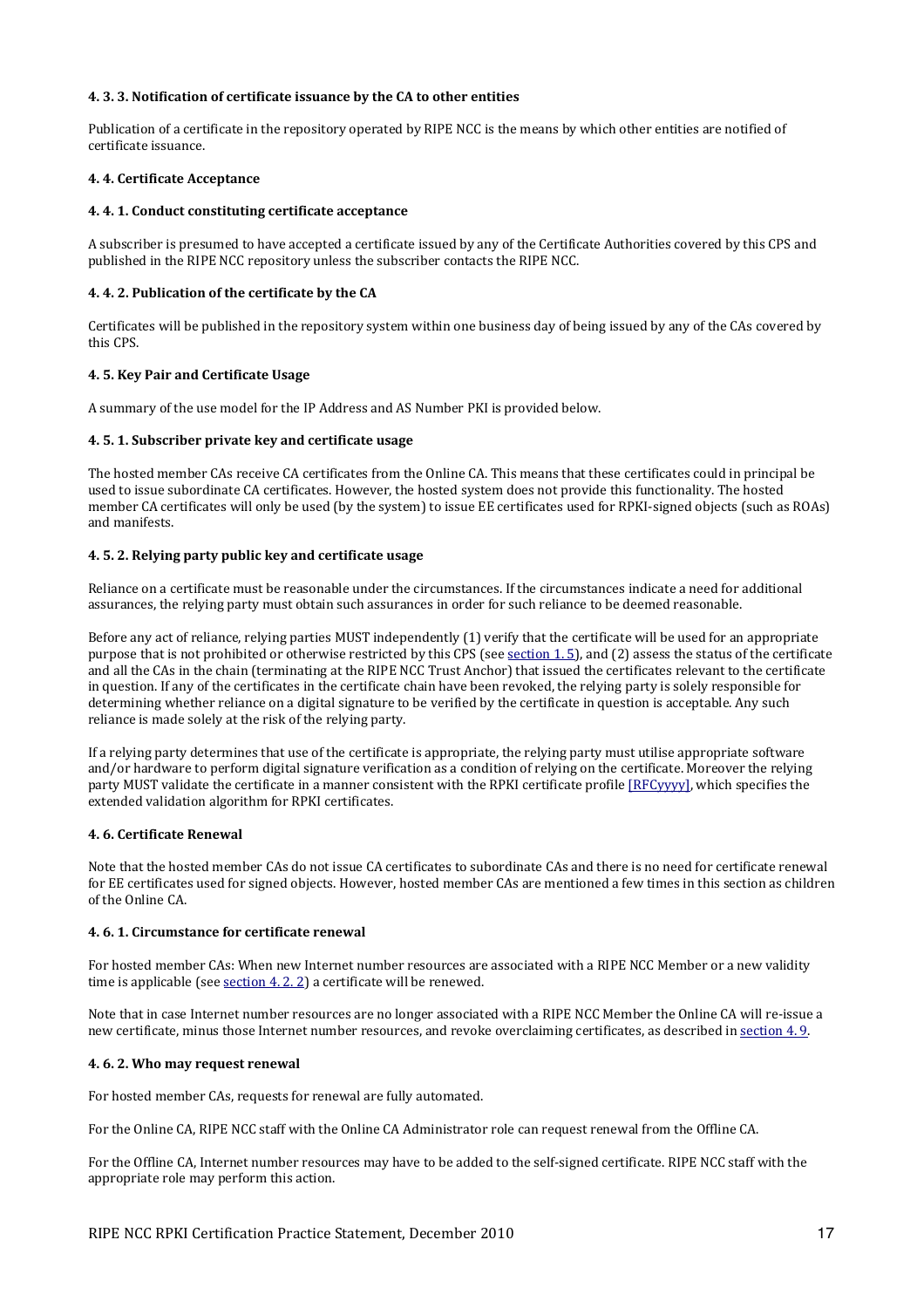#### **4.6.3. Processing certificate renewal requests**

The same stipulations listed in section 4. 2. 2 apply here.

#### **4.6. 4. Notification of new certificate issuance to subscriber**

See section 4.3.2.

#### **4.6. 5. Conduct constituting acceptance of a renewal certificate**

See section 4.4.1.

#### **4.6. 6. Publication of the renewal certificate by the CA**

Both the Offline CA and Online CA will publish renewed subordinate CA certificates within one business day of issuance.

#### **4.6. 7. Notification of certificate issuance by the CA to other entities**

See section 4.3.2.

#### **4.7. Certificate Re-Key**

Note that the hosted member CAs do not issue CA certificates to subordinate CAs and there is no need for certificate re-key for EE certificates used for signed objects. However hosted member CAs are mentioned a few times in this section as children  $of the Online CA$ 

#### **4. 7. 1. Circumstance for certificate re-key**

As per the RPKI CP, re-key of a certificate will be performed only when requested, based on:

- 1. Knowledge or suspicion of compromise or loss of the associated private key, or
- 2. Expiration of the cryptographic lifetime of the associated key pair

If a certificate is revoked to replace the resource extensions (see [res-certificate-profile], the replacement certificate will incorporate the same public key, not a new key, unless the subscriber requests a re-key at the same time. If the re-key is based on a suspected compromise, then the previous certificate will be revoked.

Section 5.6 of the Certificate Policy notes that when a CA signs a certificate, the signing key should have a validity period that exceeds the validity period of the certificate. This places additional constraints on when a CA should request a re-key.

#### **4. 7. 2. Who may request certification of a new public key**

For hosted member CAs, an automated key roll over is performed when the key has been in use for five years. Authentication and authorisation for this is considered transitive from opt in (see section  $4.1.2$ ).

For the RIPE NCC Online CA, a manual key rollover is planned to be performed every five years. This manual rollover can be initiated by RIPE NCC staff in the Online CA Administrator role.

#### **4. 7. 3. Processing certificate re-keying requests**

The same stipulations listed in  $section 4.2.2$  apply here.

#### **4. 7. 4. Notification of new certificate issuance to subscriber**

See section 4.3.2.

#### **4. 7. 5. Conduct constituting acceptance of a re-keyed certificate**

See section 4, 4, 1.

#### 4.7.6. Publication of the re-keyed certificate by the CA

For all Certificate Authorities covered by this CPS, a re-keyed certificate will be published in the repository system within one business day of being issued by this CA.

#### **4. 7. 7. Notification of certificate issuance by the CA to other entities**

See section 4.3.3.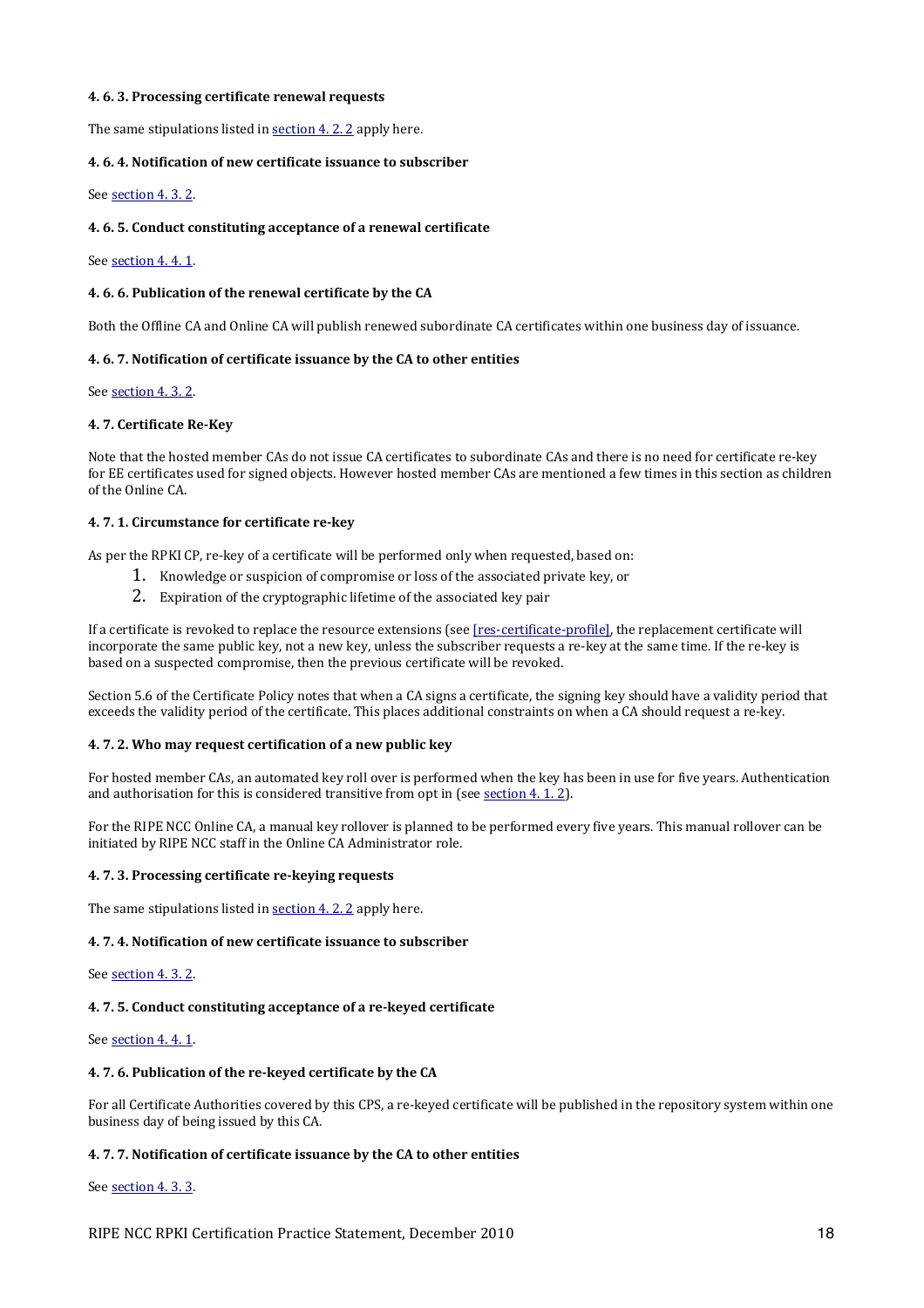#### **4. 8. Certificate Modification**

#### **4. 8. 1. Circumstance for certificate modification**

Certificate modification is not applicable to the CAs described here. Renewal is used when new resources are to be certified, or a new validity time is applicable, as described in section 4. 6. Re-issuance and revocation is used when resources are no longer held by an entity, as described in section  $4.9$ .

#### **4. 9. Certificate Revocation and Suspension**

#### **4. 9. 1. Circumstances for revocation**

Certificates can be revoked for several reasons:

- A signed object needs to be invalidated
- One or more listed Internet number resources are no longer associated with the RIPE NCC Member
- As the last steps when doing a planned re-key (clean up)
- As the last steps when doing an unplanned re-key because a loss or compromise of the old key has come to light

#### **4. 9. 2. Who can request revocation**

For the hosted member CAs, revocation of their CA certificate can be performed by RIPE NCC staff on request or when RIPE NCC staff have reason to believe the keys are compromised. In the latter case this will always be performed as the final step of an emergency key rollover for the hosted member CA. The other circumstances for revocation, most notably when ROA objects need to be invalidated because a user of the hosted member CA changes the specification, are managed automatically by the system.

For the Online CA, the RIPE NCC may manually request revocation of the old CA certificate as soon as a key rollover has been performed. Related events, most notably the revocation of the EE certificates used for manifests, are managed by the system.

#### **4. 9. 3. Procedure for revocation request**

When one or more of the Internet number resources listed in a certificate are no longer associated with a RIPE NCC Member, the Online CA will:

- Re-issue a new certificate, minus the lost Internet number resources, but maintaining all other properties
- Publish the new certificate using the same publication point as before, thus replacing the old certificate
- Revoke any non-expired certificates held by the hosted member CA that list the lost Internet number resources, thus invalidating any signed objects (such as ROAs) that refer to these Internet number resources.

#### **4. 9. 4. Revocation request grace period**

Any party that is able to identify the need for revocation that is not already handled by the system and operators is expected to notify the RIPE NCC within one business day.

#### **4. 9. 5. Time within which CA must process the revocation request**

The RIPE NCC will process a revocation request within one business day of receipt and validation of the request.

#### **4. 9. 6. Revocation checking requirement for relying parties**

As per the CP, a relying party is responsible for acquiring and checking the most recent, scheduled CRL from the issuer of the  $c$ ertificate, whenever that relying party validates a certificate.

#### **4. 9. 7. CRL issuance frequency**

Each CRL will carry a nextScheduledUpdate value and a new CRL will be published at or before that time. The RIPE NCC will set the nextScheduledUpdate value when it issues a CRL to signal when the next scheduled CRL will be issued. The CAs covered by this CPS use different values:

| Offline CA:        | 3 months from the moment of issuance |
|--------------------|--------------------------------------|
| Online CA:         | 24 hours from the moment of issuance |
| Hosted member CAs: | 24 hours from the moment of issuance |

As a matter of good operational sense, all CAs covered by this CPS will strive to republish and re-issue a new CRL before the next scheduled update value in time to deal with any operational problems.

It should be noted that the values listed here may be used by relying parties to determine the need to fetch an updated CRL. In particular this means that a possible revocation by the Offline CA may go unnoticed for three months - this should not be a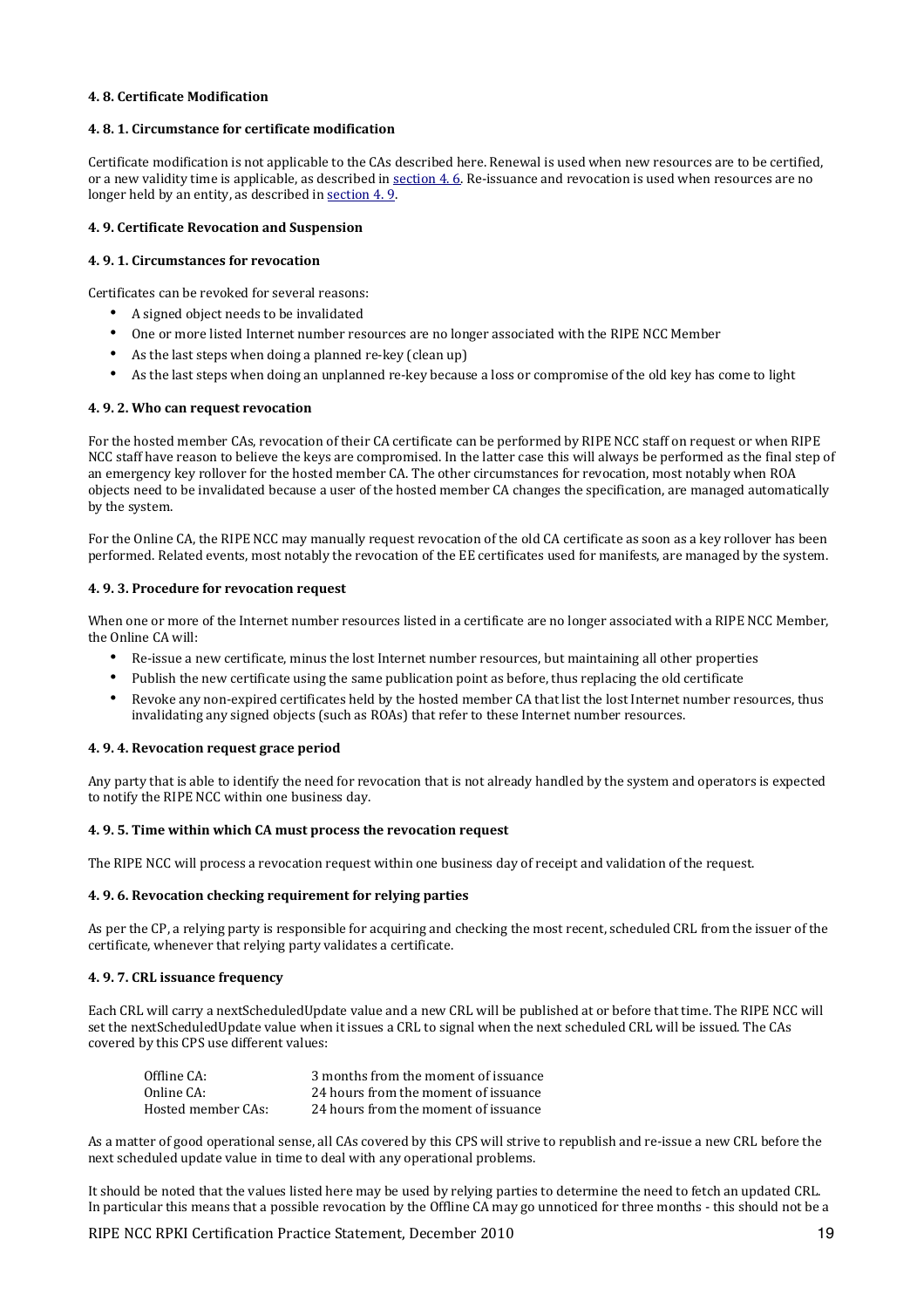problem since the production keys are protected by an HSM. A revoked ROA for a hosted member CA may not be noticed for 24 hours. The values here should be regarded as a compromise between various aspects, including the operational burden of re-signing (for Offline CA), time needed to be able to do an emergency restore, efficiency of caching in the global RPKI, propagation time of revocation in the global RPKI.

#### **4. 9. 8. Maximum latency for CRLs**

A CRL will be posted to the repository system within one hour of issuance.

- **4. 9. 9. On-line revocation/status checking availability [OMITTED]**
- **4. 9. 10. On-line revocation checking requirements [OMITTED]**
- **4. 9. 11. Other forms of revocation advertisements available [OMITTED]**
- **4. 9. 12. Special requirements re key compromise [OMITTED]**
- **4. 9. 13. Circumstances for suspension [OMITTED]**
- 4.9.14. Who can request suspension [OMITTED]
- **4. 9. 15. Procedure for suspension request [OMITTED]**
- **4. 9. 16. Limits on suspension period [OMITTED]**
- **4. 10. Certificate Status Services**

These CAs do not support Online Certificate Status Protocol (OCSP), but rather use Certificate Revocation Lists (CRLs).

- **4. 10. 1. Operational characteristics [OMITTED]**
- **4. 10. 2. Service availability [OMITTED]**
- **4. 10. 3. Optional features [OMITTED]**
- **4. 11. End of Subscription [OMITTED]**
- **4. 12. Key Escrow and Recovery [OMITTED]**
- **4. 12. 1. Key escrow and recovery policy and practices [OMITTED]**
- **4. 12. 2. Session key encapsulation and recovery policy and practices [OMITTED]**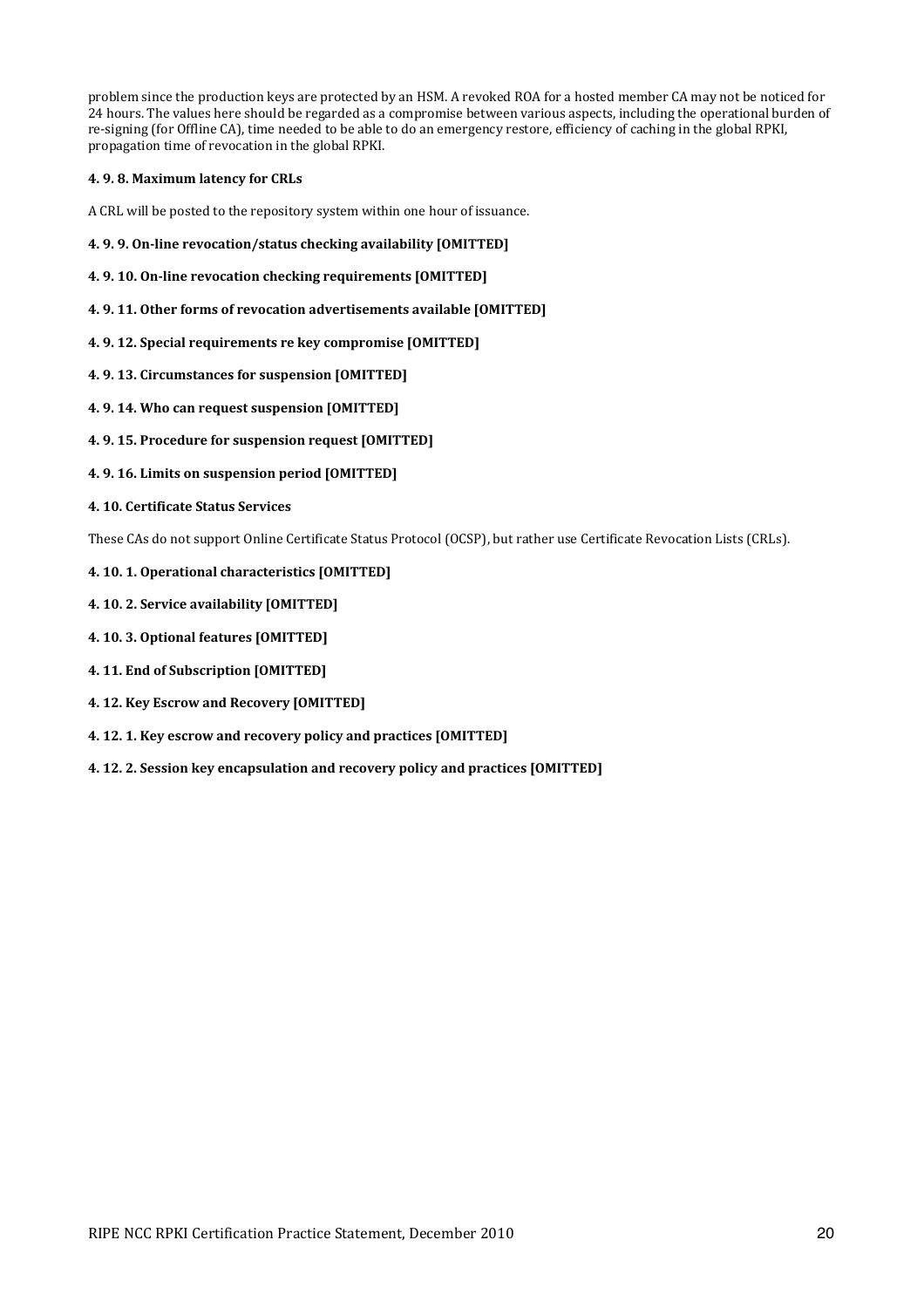# **5. Facility, Management and Operational Controls**

#### **5. 1. Physical Controls**

#### **5. 1. 1. Site location and construction**

For the Offline CA, operations are conducted within a physically protected area of an office building in which the RIPE NCC is a tenant. This building is located at:

Singel 258 1016AB Amsterdam The Netherlands

The RIPE NCC space within this facility includes offices and meeting spaces and two machine rooms.

For the Production CA and hosted member CAs, core cryptographic operations are performed by two machines physically located in two different data centers in a load balanced (and fail over) set up.

The two data centers are:

Nikhef: Science Park 105 1098XG Amsterdam The Netherlands

Telecity 2: Kuiperbergweg 13 1101AE Amsterdam The Netherlands

#### **5. 1. 2. Physical access**

For the Offline CA, physical access is restricted to the RIPE NCC's IT staff and senior managers. The access system relies on personal smart cards. Access to areas is logged every moment of the day on our access system, this data is mirrored at the same moment to another server, located in another building. CCTV is in operation and recordings are kept for one week.

For Nikhef, physical IT staff may request access for themselves. IT management may request access for others. Access is logged by the reception and the electronic access system. The server is physically located in one of five racks rented by the RIPE NCC. The racks are kept locked and have their own key set. They are located in a machine room that includes rack space rented by third parties.

For Telecity2. IT staff may request access for themselves. IT management may request access for others. The server is physically located in one of four racks rented by the RIPE NCC. The racks are housed in a special suite, dedicated to the RIPE  $NCC$  only. Only Telecity2 staff can open the suite for us and access is logged by the reception.

#### **5. 1. 3. Power and air conditioning**

The offline CA server is located in an air conditioned server room in the RIPE NCC office building. At the moment of writing we do not monitor power, but we are running a project to overcome this. It should be noted that power outages are not expected to have an impact on this CA since it is kept offline when not in use.

For Nikhef, power consumption and air conditioning are monitored by the provider. Should power consumption exceed the maximum allowance, the RIPE NCC will receive an invoice, but power will not be cut. Nikhef has an uninterruptible power supply (UPS) to overcome immediate power failures, and a generator with enough fuel to cover for arrival of more fuel and/or fixing the power failure.

For Telecity2, power consumption and air conditioning are monitored by the provider. Should power consumption exceed the maximum allowance, the RIPE NCC will receive an invoice, but power will not be cut. Telecity2 has a UPS to overcome immediate power failures, and a generator with enough fuel to cover for arrival of more fuel and/or fixing the power failure.

#### **5. 1. 4. Water exposures**

The RIPE NCC server room used by the Offline CA is located on the second floor of the office building. This is above sea level.

The server room located at Nikhef is located on the first floor of their building. This is above sea level.

The server room located at Telecity2 is located on the first floor of their building.

#### RIPE NCC RPKI Certification Practice Statement, December 2010 21 21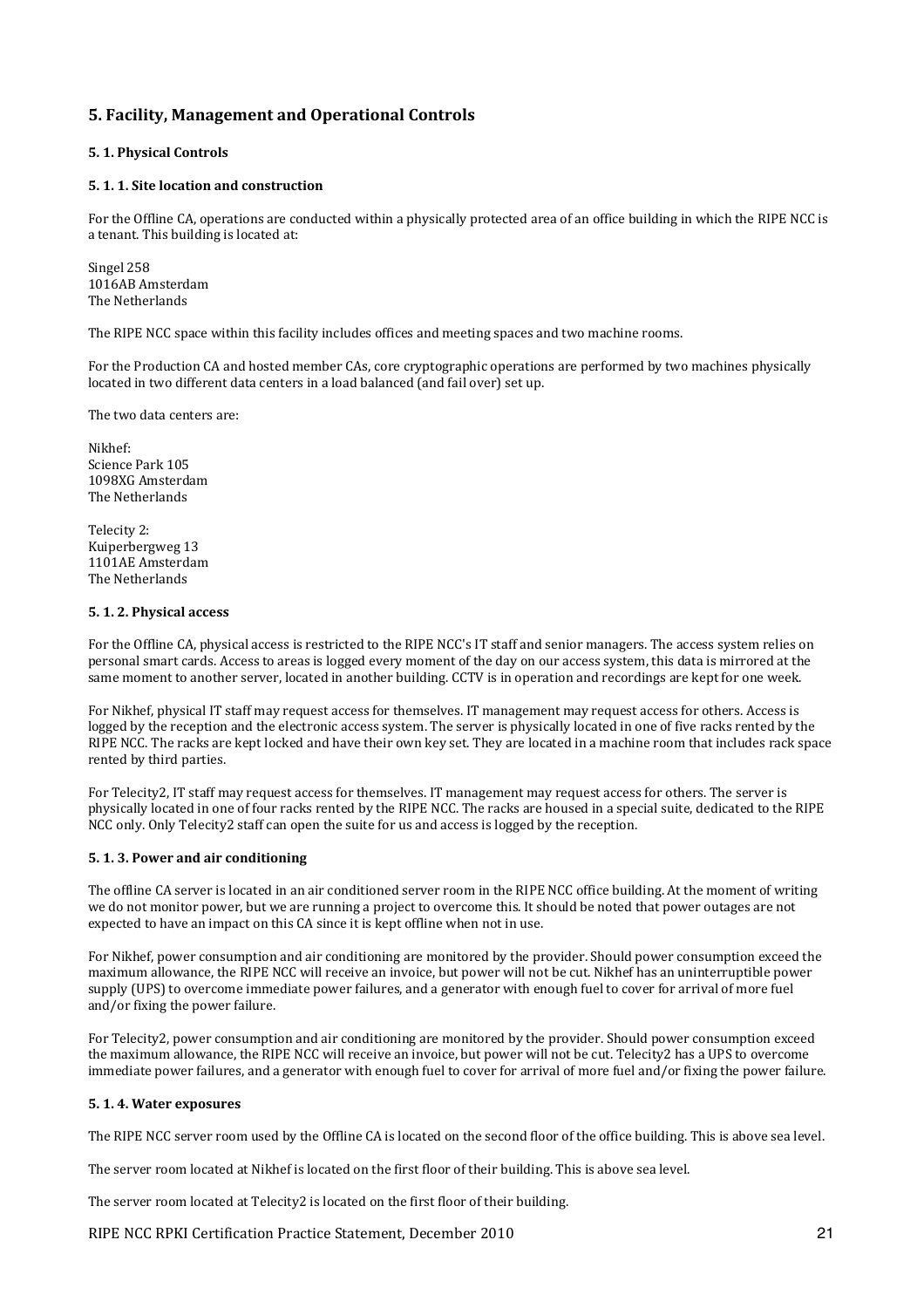#### **5. 1. 5. Fire prevention and protection**

The RIPE NCC server room used by the Offline CA has fire extinguishing equipment that is sufficient for any fire in the server rooms. The server rooms are monitored by our security company, and in case of fire they will contact the fire brigade of Amsterdam.

#### **5. 1. 6. Media storage**

Whenever the Offline CA is operated, all data is backed up (encrypted where needed) to a network filesystem that is mirrored between the Nikhef and Telecity2 datacenters. In addition this data is backed up off-site nightly (see section 5.1.8).

For the Online CA and hosted member CAs all data is stored (encrypted where needed) on a network filesystem that is mirrored between the Nikhef and Telecity2 datacenters. In addition this data is backed-up off-site nightly (see section  $5.1.8$ ).

#### **5.#1.#7.#Waste#disposal**

When servers reach their end of life, the hard disks are physically destroyed by RIPE NCC staff.

Key cards will be destroyed if they are found to be broken. If a key card is lost a new card set will be generated and all HSM keys will be migrated to the new card set in order to ensure that the lost card is rendered useless.

There is no other waste that may contain sensitive data.

#### **5. 1. 8. Off-site backup**

The network filesystem, used to store the data from the CAs, is backed up every night to another fileserver. This second fileserver is also backed up every night to another backup server, located in Ede, the Netherlands. The distance between this site and Amsterdam is approximately 70km. Ede is above sea level.

#### **5. 2. Procedural Controls**

#### **5. 2. 1. Trusted roles**

For the Offline CA:

| System Operator    | Has access to the server. Ensures system is set up correctly. Can perform restore using quorum<br>of Administrative Card Set used to protect the keys. See section 6 for more details on card set<br>controls used for the HSM. |
|--------------------|---------------------------------------------------------------------------------------------------------------------------------------------------------------------------------------------------------------------------------|
| CA Operator        | Has access to one out of ten key cards from the Operator Card Set (OCS) needed to operate the<br>Offline CA. Three out of ten key operators must be present to provide a quorum for operations<br>involving the offline CA.     |
|                    | There are ten CA Operators.                                                                                                                                                                                                     |
|                    | Five of the CA operators also have access to one of five cards from the Administrative Card Set<br>(ACS) that initialised the HSM. Three of these cards are needed for a restore operation (see<br>section 6).                  |
| Developer          | Has access to the source code used to run the Offline CA. Is responsible for developing, testing<br>and deploying new releases.                                                                                                 |
|                    | In addition, the Developer has de-facto technical knowledge of the set-up and will therefore<br>facilitate specific Offline CA operations, including:                                                                           |
|                    | Transferring outstanding request (certificate and/or revocation) from the Online CA to<br>٠<br>the Offline CA                                                                                                                   |
|                    | Providing technical knowledge for operating the Offline CA<br>٠                                                                                                                                                                 |
|                    | Transferring the response to the Online CA and making sure the response is properly<br>٠<br>processed                                                                                                                           |
| For the Online CA: |                                                                                                                                                                                                                                 |
| System Operator    | Same as for Offline CA.                                                                                                                                                                                                         |
| Developer          | Has access to the source code used to run the Online CA. Is responsible for developing, testing<br>and deploying new releases.                                                                                                  |

RIPE NCC RPKI Certification Practice Statement, December 2010 22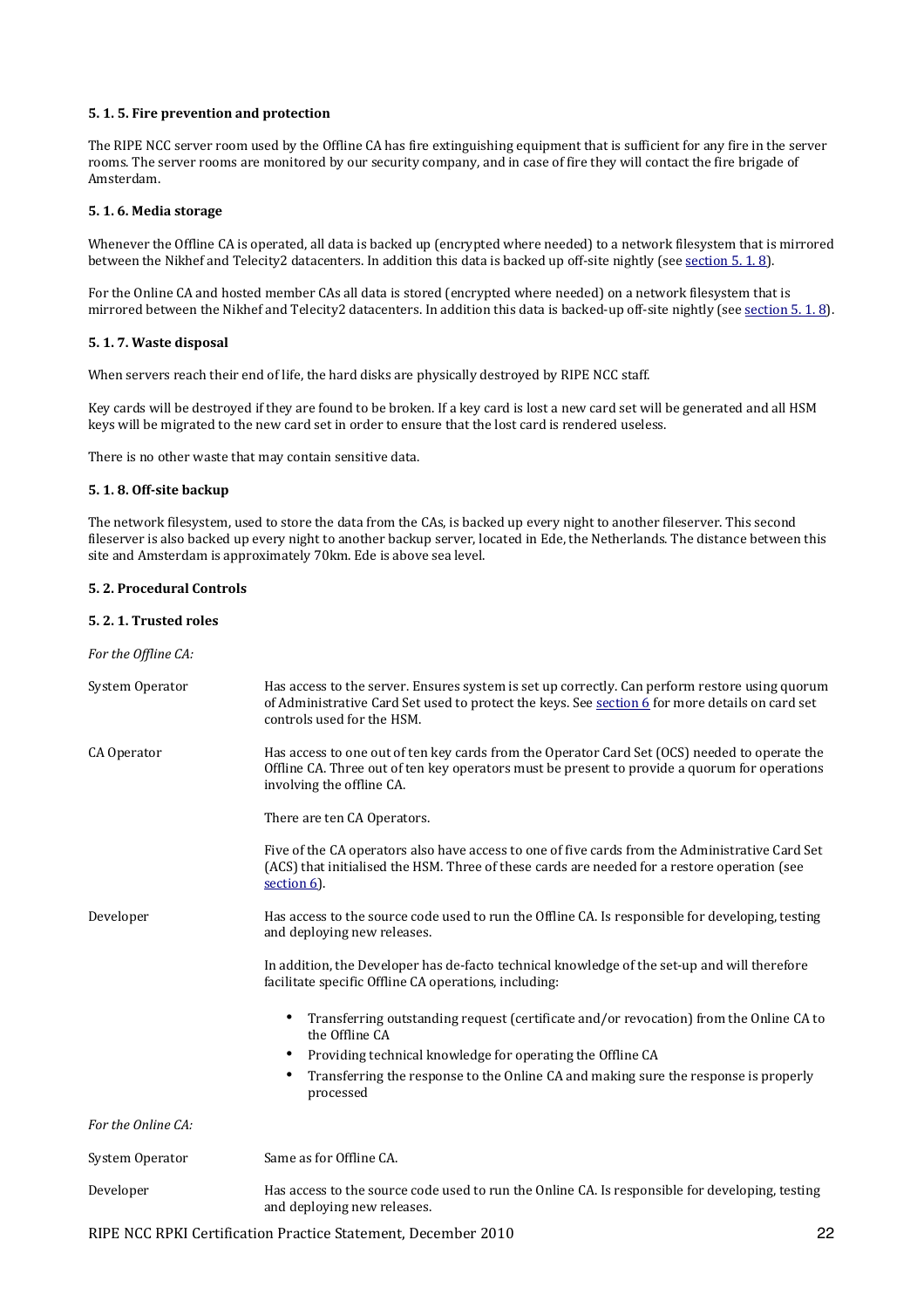|                            | In addition the Developer can configure values used by the software, such as publication<br>frequency.                                                                                                                                                                                                                                                |
|----------------------------|-------------------------------------------------------------------------------------------------------------------------------------------------------------------------------------------------------------------------------------------------------------------------------------------------------------------------------------------------------|
| CA Operator                | Has access to the user interface. Can perform key re-key operations, revoke old keys, and has<br>access to the system status page that allows switching on/off of the background services for the<br>Online CA.                                                                                                                                       |
| ACS Card holder            | The ACS Card Holder receives one of five cards making up the ACS for the HSMs used for the<br>Online CA and hosted member CAs. Three of these five cards are needed to perform a restore.                                                                                                                                                             |
|                            | There are five ACS Card Holders.                                                                                                                                                                                                                                                                                                                      |
| For the hosted member CAs: |                                                                                                                                                                                                                                                                                                                                                       |
| System Operator            | Same as for Offline CA.                                                                                                                                                                                                                                                                                                                               |
| Developer                  | Same as for Online CA.                                                                                                                                                                                                                                                                                                                                |
| CA Operator                | Has access to the user interface. The system automates all cryptographic operations such as<br>creating and revoking EE certificates, publication etc.                                                                                                                                                                                                |
|                            | The CA Operator can perform the following actions only:                                                                                                                                                                                                                                                                                               |
|                            | Activate the hosted member CA<br>$\bullet$                                                                                                                                                                                                                                                                                                            |
|                            | Create/update/delete ROA configurations (the objects themselves are managed by the<br>٠<br>system)                                                                                                                                                                                                                                                    |
| RIPE NCC Operator          | This role is available to all CA Operators for the Online CA. It allows access to all actions that a<br>member CA Operator could perform. In addition it allows re-key operations and revocation of<br>old keys. The role also has access to the system status page that allows switching on/off of the<br>background services for hosted member CAs. |

# **5. 2. 2. Number of persons required per task**

For all roles and CAs listed in the above section only one person is required per task, except for CA operations for the Offline CA; here three out of ten persons are required.

# **5. 2. 3. Identification and authentication for each role**

| For the Offline CA:        |                                                                                                                                                                                                                                                                                                                         |
|----------------------------|-------------------------------------------------------------------------------------------------------------------------------------------------------------------------------------------------------------------------------------------------------------------------------------------------------------------------|
| System Operator            | Root access to the server running the Offline CA is limited to RIPE NCC IT staff. Since the system<br>does not accept any incoming network traffic this requires that the IT staff have access to the<br>server room (see section 5.1.2) in order to log in.                                                            |
| CA Operator                | Has no account on the server, but will be asked by the Developer to present their key card and<br>enter their passphrase for authentication and authorisation of the operation.                                                                                                                                         |
| Developer                  | The Developers can login to the Unix account that is used to run the Offline CA software.                                                                                                                                                                                                                               |
| For the Production CA:     |                                                                                                                                                                                                                                                                                                                         |
| System Operator            | Same as for Offline CA.                                                                                                                                                                                                                                                                                                 |
| Developer                  | The Developers have access to the Unix account that is used to run the software.                                                                                                                                                                                                                                        |
| CA Operator                | The CA operator uses the RIPE NCC single sign-on system to log in to the user interface. The<br>login process requires that a username, password and client certificate are presented. In<br>addition, the CA Operator must be a member of a specific group that is not available to public<br>users of the LIR Portal. |
| For the hosted member CAs: |                                                                                                                                                                                                                                                                                                                         |
| System Operator            | Same as for Online CA.                                                                                                                                                                                                                                                                                                  |

Developer Same as for Online CA.

RIPE NCC RPKI Certification Practice Statement, December 2010 23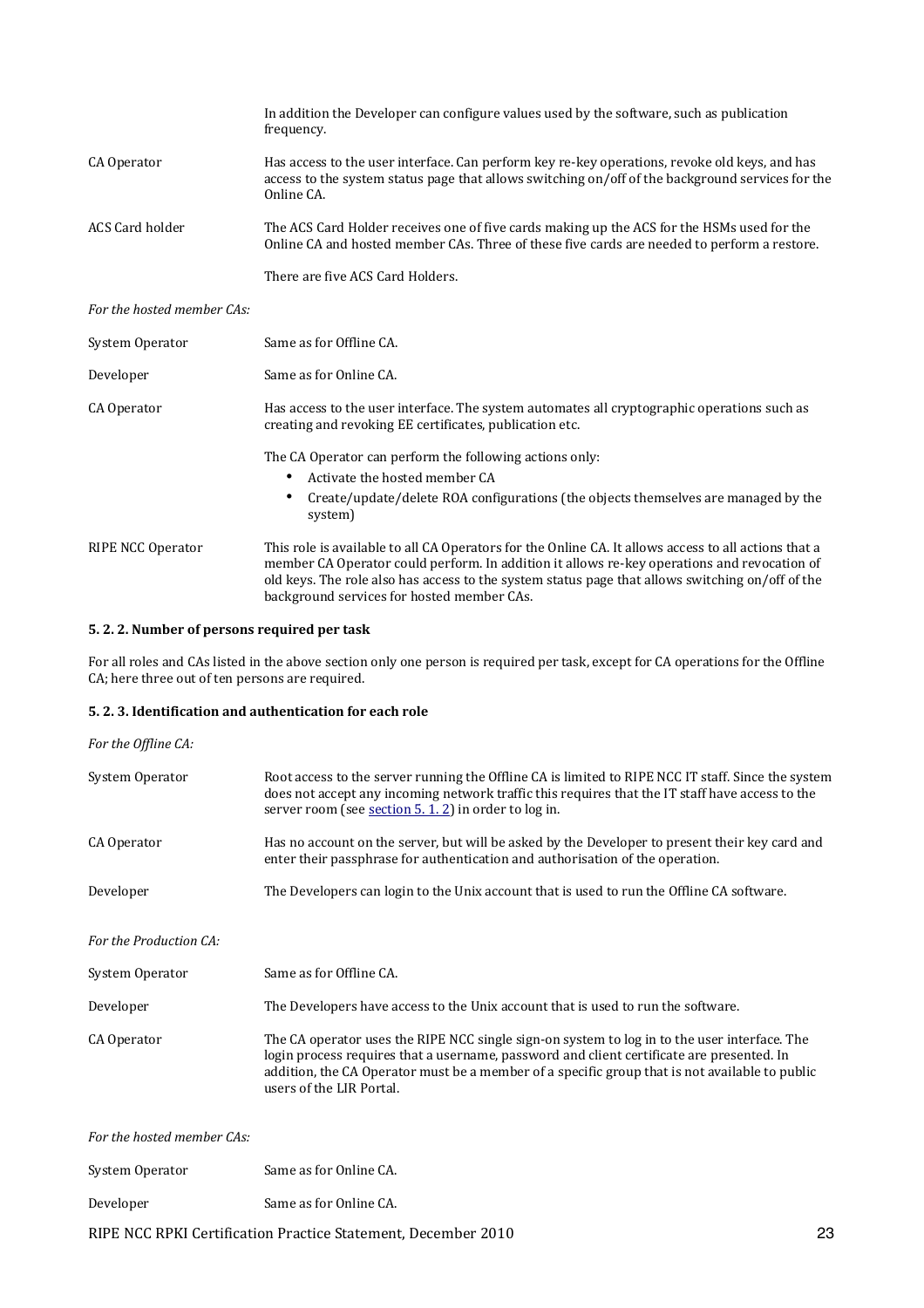CA Operator The CA operator uses the RIPE NCC single sign-on system to log in to the user interface. The login process requires that a username, password and client certificate are presented. In addition the CA Operator must be made a member of the "certification" group by the "admin" user for their LIR in the LIR Portal.

#### **5. 2. 4. Roles requiring separation of duties**

The CA Operator role for the Offline CA is performed by RIPE NCC staff from various departments. The people fulfilling these roles have no other roles in the CAs operated by the RIPE NCC.

#### **5. 3. Personnel Controls**

#### **5. 3. 1. Qualifications, experience and clearance requirements**

Staff members are assigned to the roles mentioned in section 5. 2. 1 only if supervisory personnel deem them to be sufficiently trustworthy and only after they have undergone in-house training for the role.

#### **5. 3. 2. Background check procedures**

All RIPE NCC staff undergo normal employment reference checks.

#### **5.#3.#3.#Training#requirements**

The RIPE NCC provides its CA staff with training upon assignment to a CA role as well as on-the-job training as needed to perform their job responsibilities competently.

#### **5.#3.#4.#Retraining#frequency#and#requirements**

The RIPE NCC provides its CA staff with re-training as needed to continue performing their job responsibilities competently.

#### **5. 3. 5. Job rotation frequency and sequence**

There are no requirements for enforced job rotation among staff fulfilling trusted CA roles.

#### **5. 3. 6. Sanctions for unauthorised actions**

If RIPE NCC staff are determined to have performed activities inconsistent with RIPE NCC RPKI policies and procedures, appropriate disciplinary action will be taken.

#### **5. 3. 7. Independent contractor requirements**

No independent contractor or consultant is used to perform any of the roles for the CAs covered by this document. Contractors who are required to perform any maintenance functions on CA severs or cryptographic modules must be escorted and directly supervised by RIPE NCC staff at all times when in sensitive areas.

Independent contractors and consultants may be part of the development team, but never constituting more than  $50\%$  of the total team.

#### **5. 3. 8. Documentation supplied to personnel**

Training for staff assigned to a trusted CA role is primarily via mentoring. An internal wiki is maintained by RIPE NCC staff as a further training aid.

#### **5. 4. Audit Logging Procedures**

#### **5.4.1. Types of events recorded**

For the Offline CA no audit logging is implemented.

Audit records are generated for operations performed by the CA operators for the Online CA and hosted member CAs. Audit records include the date, time, responsible user and summary content data relating to the event. Records are stored in a database and are visible through the user interface.

The physical access control system separately maintains logs for access to the areas housing sensitive CA equipment.

#### **5. 4. 2. Frequency of processing log**

RIPE NCC RPKI Certification Practice Statement, December 2010 24 Logs will be analysed during general audits or after a suspected incident.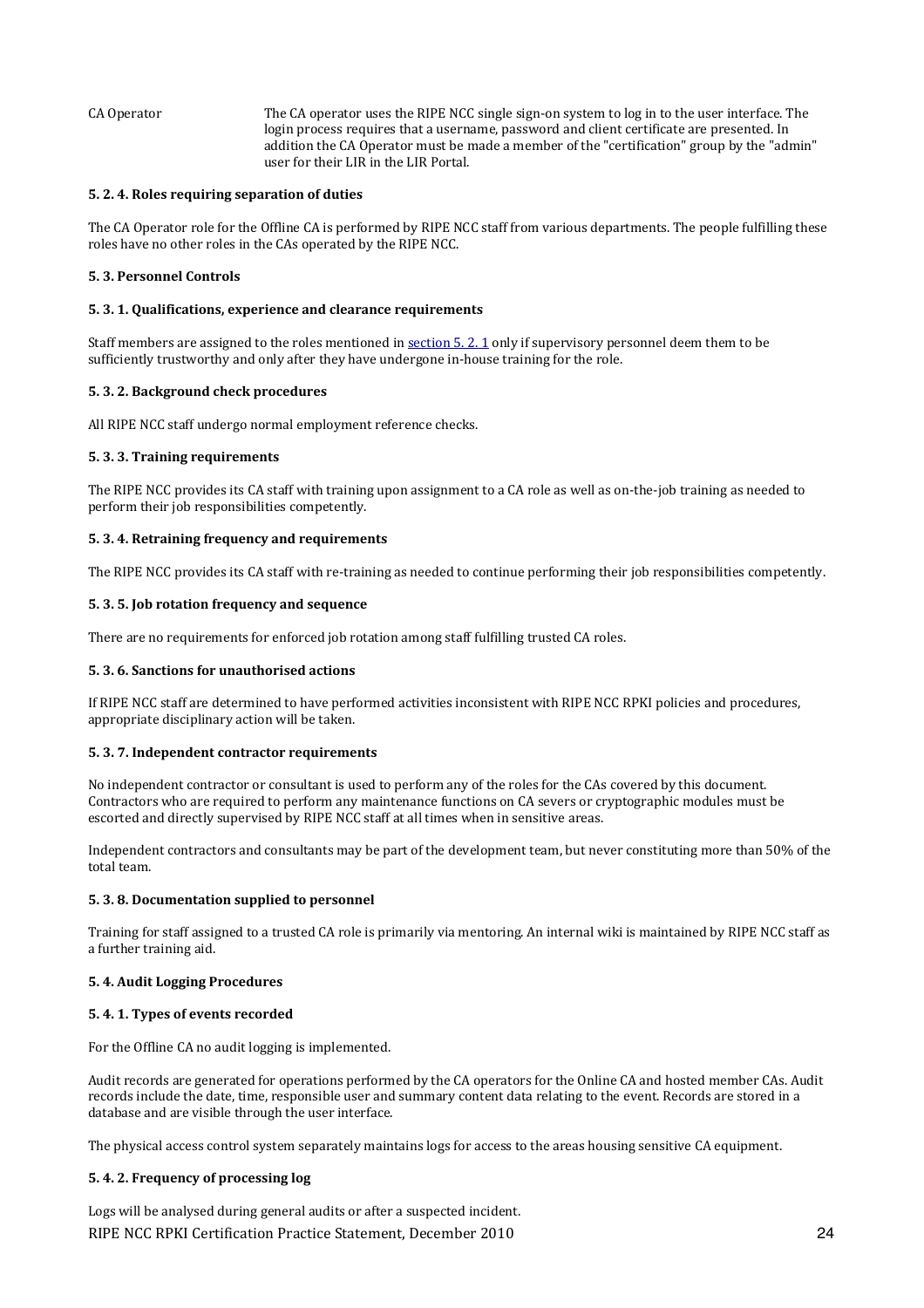#### **5. 4. 3. Retention period for audit log**

Audit records for the Online CA and hosted member CAs are included in the nightly database back-up and retained off-site for a minimum of two years.

#### **5.4.4. Protection of audit log**

At the moment, no additional measures are taken to protect the audit logs, as compared to normal back-up procedures. This process is currently under review, and may change in the near future.

#### **5. 4. 5. Audit log backup procedures**

See section 5.4.3.

#### **5. 4. 6. Audit collection system (internal vs. external) [OMITTED]**

#### **5.4. 7. Notification to event-causing subject [OMITTED]**

#### **5. 4. 8. Vulnerability assessments**

The RIPE NCC employs an outside firm to perform periodic vulnerability assessments for computer and network systems and the software that was developed in house to operate the CAs covered by this CPS. These reports are provided to the RIPE NCC Security Officer and the RIPE NCC Managing Director.

#### **5. 5. Key Changeover**

The Offline CA currently acts as a Trust Anchor. An emergency key rollover has been practiced for the current set-up.

The Online CA key pair changes on a scheduled basis. The algorithm used is described in [RFCkeyroll]. Initiating the re-key is a manual action initiated by a Online CA Operator via the user interface.

The hosted member CAs perform an automated re-key using the algorithm described in [RFCkeyroll]. This happens whenever a key has been in use for five years.

#### **5.6. CA or RA Termination**

The RIPE NCC has been granted sole authority by the Internet Assigned Numbers Authority (IANA) to manage allocation of IP address space and AS Number resources in the RIPE NCC service region, which includes Europe, the Middle East and parts of Central Asia. The RIPE NCC has established the RPKI for its region consistent with this authority. There are no provisions for termination and transition of the CA function to another entity.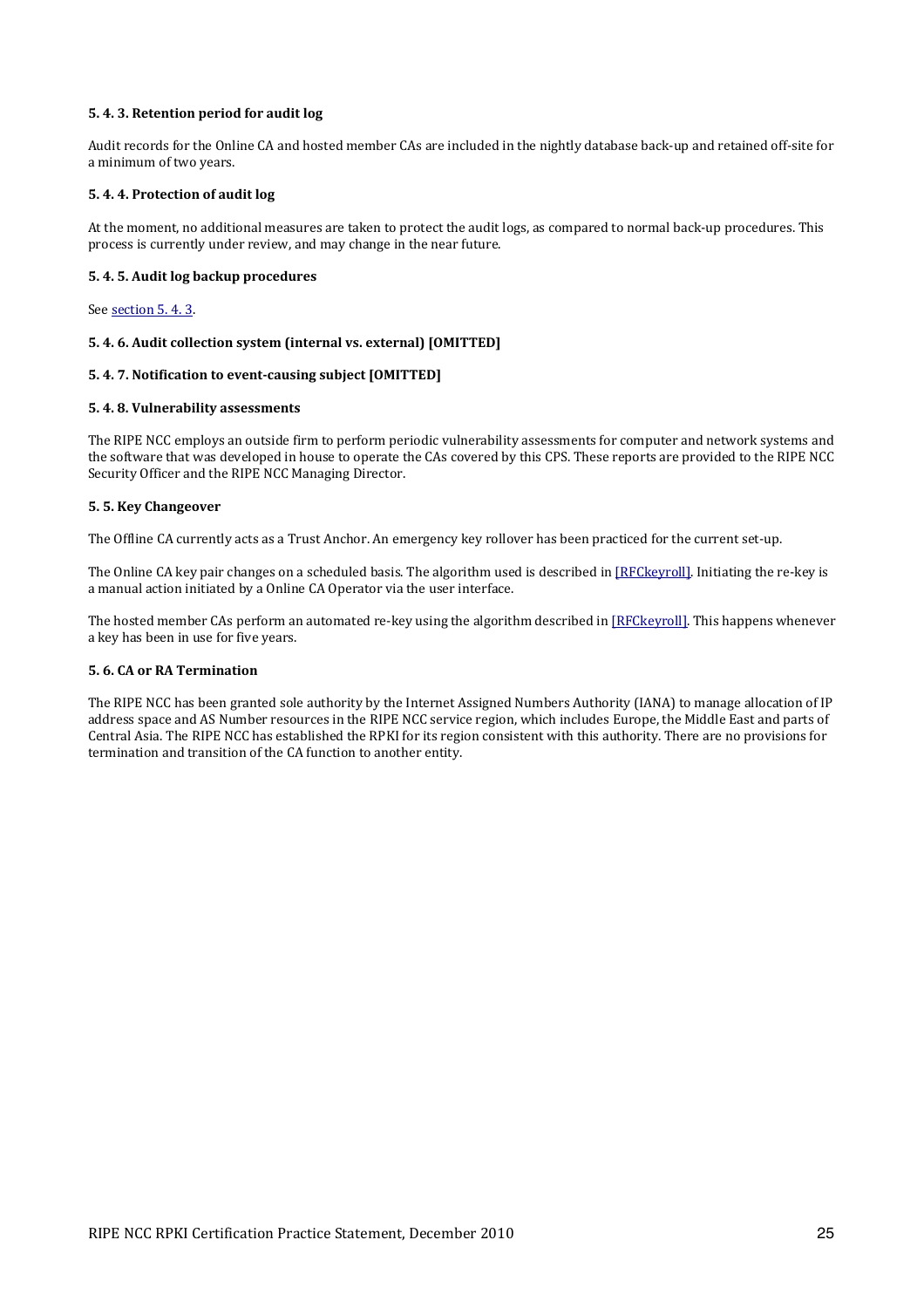# **6. Technical Security Controls**

This section describes the security controls used by the RIPE NCC.

#### **6. 1. Key Pair Generation and Installation**

#### **6. 1. 1. Key pair generation**

For the RIPE NCC RPKI and hosted member CAs operated by RIPE NCC, key pairs are generated using a hardware cryptographic module. The module used for this purpose is certified as complying with FIPS 140-2 level 3. The hardware cryptographic module employed for this process is the nCipher nShield9000e.

#### **6. 1. 2. Private key delivery to subscriber**

Private keys can not be extracted from the HSM in unencrypted form. The Offline CA and Online CA only require the public key from their subscribers. The hosted member CAs have no subscribers.

#### **6. 1. 3. Public key delivery to certificate issuer**

For the Offline CA, a custom mechanism has been developed to transfer certificate sign requests and/or revocation requests that include the Online CA public key hash. Since the Offline CA server is not connected to a network, the transfer is done using XML files on a USB stick (a.k.a. sneaker net).

The hosted member CAs and Online CA are managed by the same software. Therefore the Online CA has direct access to the member public keys and no key delivery is involved.

#### **6. 1. 4. CA public key delivery to relying parties**

For the Online CA and hosted member CAs, public keys are included in CA and EE certificates issued by these CAs. The keys are delivered to relying parties by publication of the CA certificates and signed objects that include EE certificates (ROAs and manifests) to the repository.

The Offline CA is intended to be used as a Trust Anchor by relying parties. Its Trust Anchor Locator [RFCtrustanchor] is described in section 2. 2. The RIPE NCC will publish this Trust Anchor Locator at: http://www.ripe.net/certification/validation

It may also publish this via other mechanisms, such as printed material, RIPE Meeting presentations or in Member Updates.

#### **6.#1.#5.#Key#sizes**

As per [RFCalgokeysize], the CAs covered by this CPS use a 2048-bit RSA key for all keys, including the keys used for EE certificates.

#### **6. 1. 6. Public key parameters generation and quality checking**

The nCipher HSMs used by the CAs covered by this CPS were certified as complying with FIPS 140-2 level 3. Though the details of the key generation implementation used by these modules are not known by the RIPE NCC, the RIPE NCC trusts that this certification implies that key generation and quality checking by the modules is sufficiently safe.

#### **6. 1. 7. Key usage purposes (as per X.509 v3 key usage field)**

The key usage extension bit values are consistent with [RFC5280]. For the RIPE NCC RPKI CA certificates, the keyCertSign and cRLSign bits are set TRUE. All other bits (including digitalSignature) are set FALSE, and the extension is marked critical.

#### **6. 2. Private Key Protection and Cryptographic Module Engineering Controls**

#### **6.#2.#1.#Cryptographic#module#standards#and#controls**

The Offline CA is operated under FIPS 140-2 level 3, requiring three out of ten operator keys to be presented for key pair generation and signing operations.

The Online CA and hosted member CAs employ a cryptographic module evaluated under FIPS 140-2 level 3 [FIPS]. However, because these systems need to be running  $24/7$  and need to be able to perform key generation and signing operations without human intervention, they are operated under FIPS 140-2 level 2 to allow unattended operation.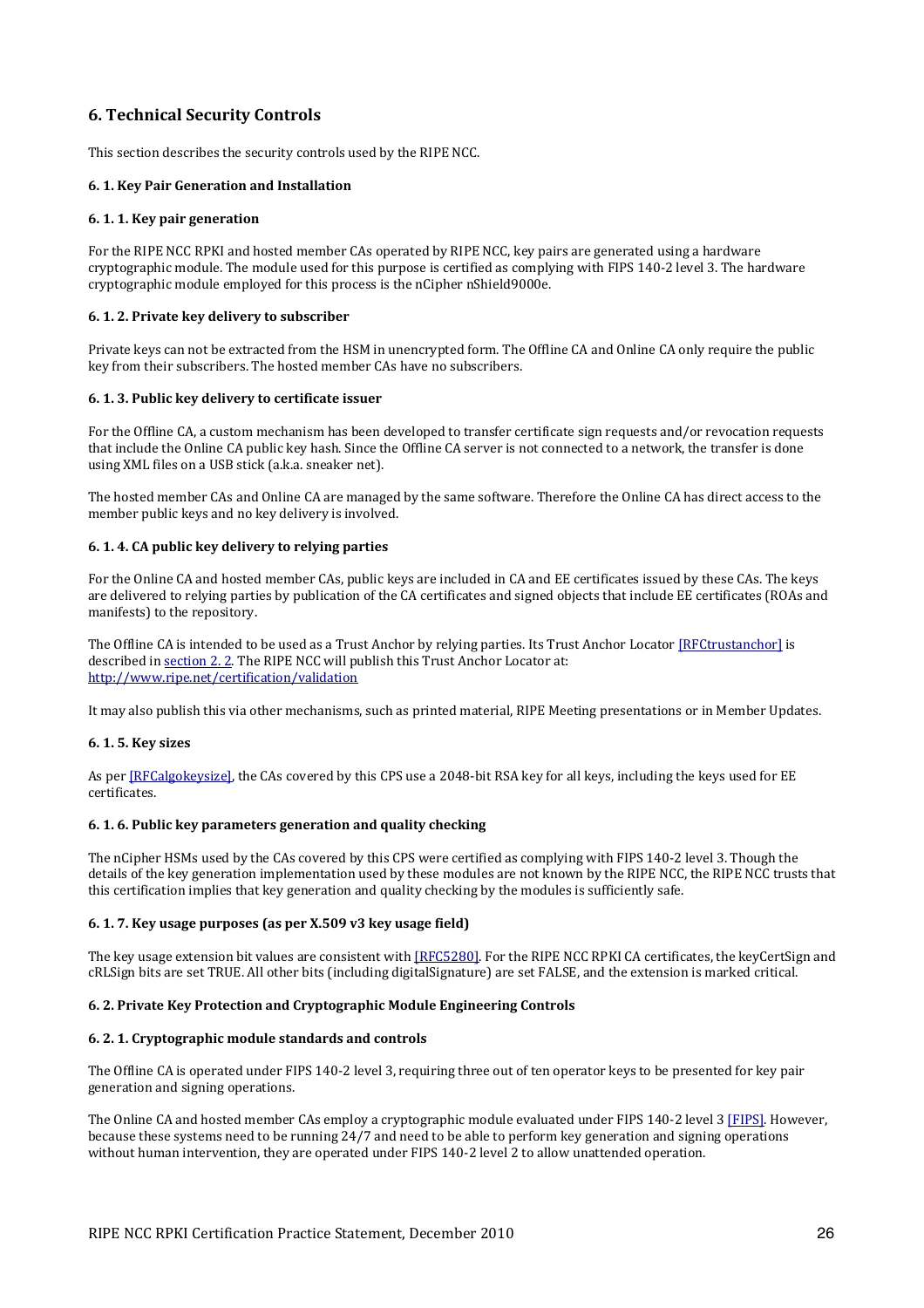# **6. 2. 2. Private key (n out of m) multi-person control**

As described in section 6. 2. 1, three out of ten CA Operators are required to operate the Offline CA.

For the Online CA and hosted member CAs no multi-person control is used during normal operation.

#### **6. 2. 3. Private key escrow**

No private key escrow procedures are required for this PKI.

#### **6. 2. 4. Private key backup**

For all CAs covered by this CPS, the private keys are stored on disk by the HSM using Advanced Encryption Standard (AES) encryption with a key that is protected by a 3-out-of-5 Administrative Card Set.

For the Offline CA, the files containing the encrypted private key and other necessary information are copied to fileshare that is duplicated between the Nikhef and Telecity2 data centres after every operation. These files are backed up off-site on a nightly basis to a remote site located in Ede, the Netherlands, 70 km from Amsterdam.

For the Online CA and hosted member CAs, all encrypted private keys and other necessary information are stored on a fileshare that is duplicated between the Nikhef and Telecity2 data centers after every operation. These files are backed up offsite on a nightly basis to a remote site located in Ede, the Netherlands, 70 km from Amsterdam.

#### **6. 2. 5. Private key archival**

There will be no archive of private keys by this CA.

#### **6. 2. 6. Private key transfer into or from a cryptographic module**

The encrypted private keys and other information described in section 6. 2. 4 may be restored to another HSM. In order to do this, a system administrator must have access to a quorum of the Administrative Card Set (ACS); in this case three out of five cards are needed.

Also note that this mechanism allows multiple HSMs to share the same internal key and encrypted managed keys stored on a network file system. This allows for the load balancing and fail-over set-up that is used for the Online CA and member CAs.

#### 6. 2. 7. Private key storage on cryptographic module

The private keys for all CAs covered by this CPS may be temporarily stored inside the cryptographic module and will be protected from unauthorised use in accordance with the FIPS 140-2 requirements applicable to the module.

Long term storage is done by storing the keys to disk in encrypted form, as described above.

#### **6. 2. 8. Method of activating private key**

For the Offline CA, activating the keys requires that three out of five Operator cards are presented by individual senior staff, as described in section  $6, 2, 1$ .

For the Online CA and hosted member CAs, the private keys can be used by all processes that run on the physical servers that host the nCipher nShield9000e PCI cards.

#### **6. 2. 9. Method of deactivating private key**

The Offline CA keys are de-activated as soon as processing is finished. Subsequent operation will require re-activation as described above. In addition the server is physically turned off when not in use. As soon as processing is done, the server is backed up and is shut down again.

The cryptographic modules for the RIPE NCC RPKI CA and hosted member CAs will operate in an unattended mode, on a  $24/7$ basis.

#### **6. 2. 10. Method of destroying private key**

Keys are not stored long-term inside the hardware security modules used by the CAs covered by this CPS. The HSMs store the keys on disk in encrypted form. When keys are no longer in use they are deleted from disk. Since they were encrypted in the first place, no additional action is taken to zero the bytes or purge them from long term back-up.

#### **6. 2. 11. Cryptographic Module Rating**

RIPE NCC RPKI Certification Practice Statement, December 2010 27 27 The cryptographic module(s) used by all CAs covered by this CPS are certified under FIPS 140-2, at level 3 [FIPS].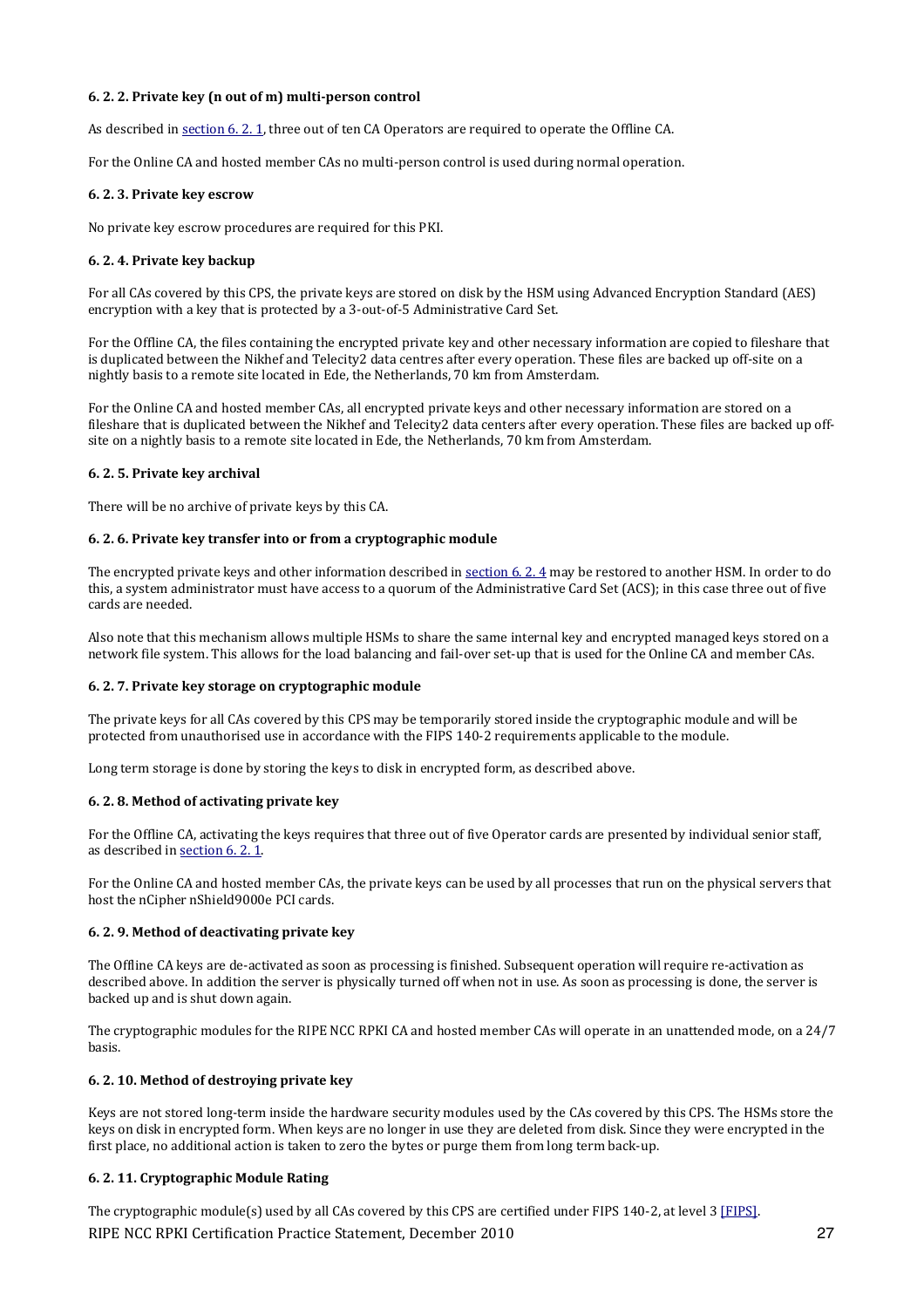For the Online CA and hosted member CAs, these modules are operated at FIPS-140-2 level 2 to allow for automatic processing.

## **6. 3. Other Aspects of Key Pair Management**

#### **6. 3. 1. Public key archival**

Because this PKI does not support non-repudiation, there is no need to archive public keys.

#### **6.#3.#2.#Certificate#operational#periods#and#key#pair#usage#periods**

For the Offline CA that is intended to be used as a Trust Anchor by relying parties, the RIPE NCC is committed to support the same key pair for at least five years after 1 Jan 2011.

For the Online CA and hosted member CAs, key pairs have an intended validity interval of five years.

#### **6.#4.#Activation#Data**

#### **6.#4.#1.#Activation#data#generation#and#installation**

For the Offline CAs, the 3/5 Administrative Card Set (ACS) and the 3/10 Operator Card Set (OCS) were generated following the procedures described in the HSM manual. The cards were distributed among five of the ten Offline CA Operators described in section 5.1.2.

For the Online CA and the hosted member CAs, the 3/5 Administrative Card Set was generated following the procedures described in the HSM manual. The cards were distributed between the five Offline CA Operators described in section 5.1.2.

#### **6. 4. 2. Activation data protection**

See section 6. 2. 8.

#### **6. 4. 3. Other aspects of activation data**

None.

#### **6. 5. Computer Security Controls**

#### **6. 5. 1. Specific computer security technical requirement**

The Offline CA is kept offline when not in use. It is only switched on when in use and is never connected to any network. All data (requests, responses, backups) are transferred using otherwise empty USB sticks.

The Online CA and hosted member CAs are operated on machines in the RIPE NCC internal service VLAN. The user interface is made available through a firewall that load balances requests to two different back-end proxy servers. These will delegate requests for the "certification" section only to the back-end machines.

#### **6. 5. 2. Computer security rating [OMITTED]**

#### **6. 6. Life Cycle Technical Controls**

#### **6. 6. 1. System development controls**

The software for all CAs covered by this CPS was developed in-house by the RIPE NCC, working together with external consultants. The RIPE NCC software development follows an "agile" methodology that includes test-driven development. Unit test coverage of at least 75% and succeeding functional tests were required for all components. All software is developed and maintained under a revision control system (subversion) and releases are tagged. Continuous integration is triggered for each commit and each release and ensures that any possible broken tests come to light before a release is made final. Code is subject to a code review during development. The RIPE NCC software development uses bug and issue tracking software for all software development. Prior to deployment to the production service, code is versioned and deployed to a standalone platform for integration tests. The same packages used for these integration tests are deployed to the production service, provided that no problems were found.

#### **6. 6. 2. Security management controls**

The RIPE NCC uses the same access policy for the servers used to run the Offline CA and the Online and member CAs: only staff from the responsible departments have SSH access. SSH access is limited to the RIPE NCC office and VPN networks. Access to the systems is logged.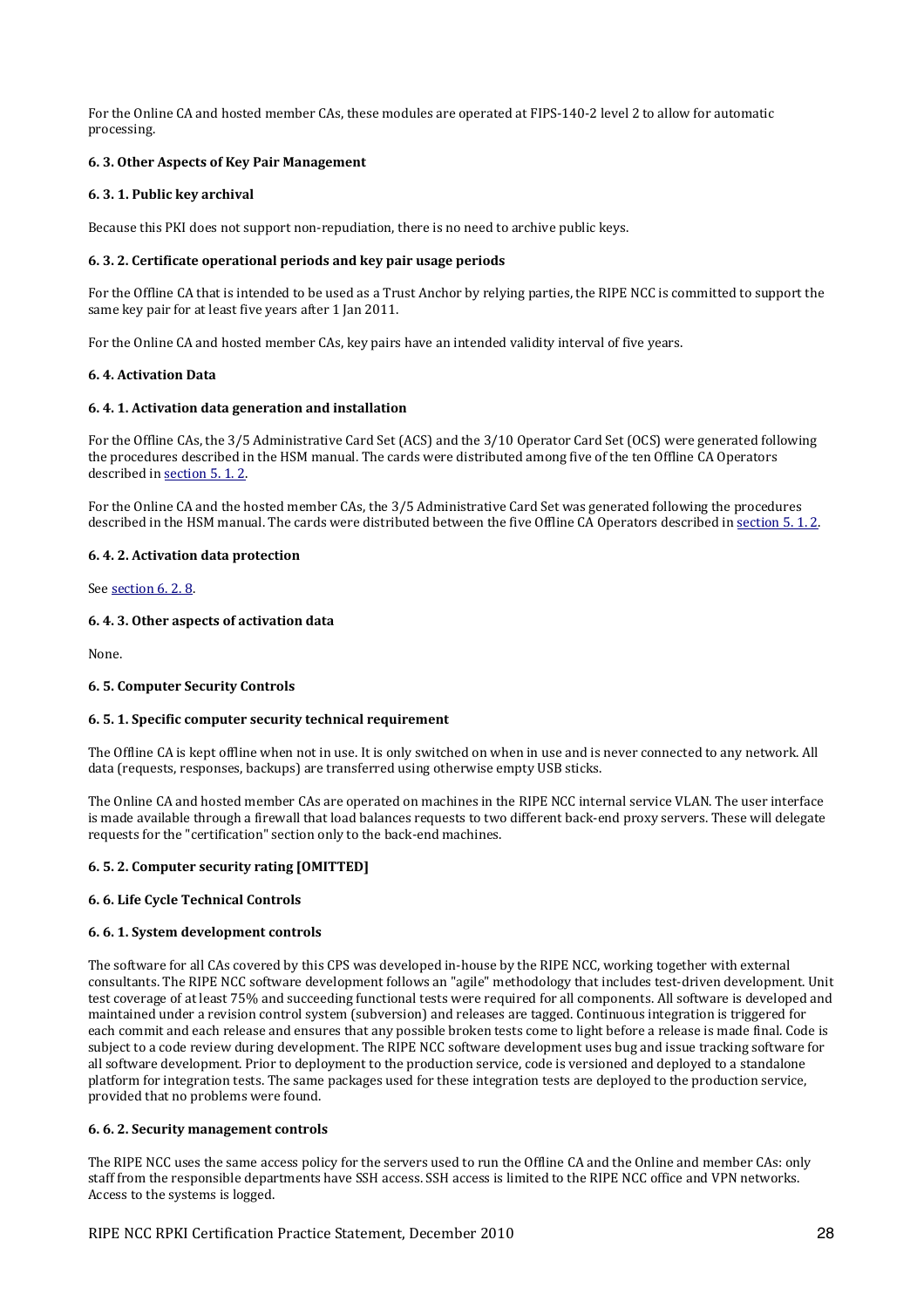It should be noted that in addition, the Offline CA server is physically switched off when not in use.

#### **6. 6. 3. Life cycle security controls**

See section 6. 6. 1 for a description of the software life cycle, including testing prior to release. Deployment of new software releases is scheduled, with planned back-out, and post-deployment testing of service.

Host operating systems are maintained to current patch levels, and CERT and other security advisories are tracked for relevant vulnerabilities.

Hosts and network infrastructure are physically maintained and replaced in a duty cycle averaging four years. Onsite maintenance contracts cover normal business hours support for this hardware.

#### **6. 7. Network Security Controls**

The vLAN used for the servers that host the CAs covered by this CPS is protected by router Access Control Lists (ACLs) and/or by firewall rules. This applies both to incoming and outgoing traffic from/to other vLANs, and the same applies for the Internet at large. We do not currently have a dedicated vLAN for these servers, though we plan to look into this in the near future.

Sensitive data is protected by at least one of TLS or SSL with client and server certificates, and with SSH version 2 with 1024bit keys, or better. Extra care is taken for private data: PGP encryption is mandatory.

#### **6. 8. Time-Stamping**

The RPKI operated by the RIPE NCC does not make use of or provide a Time Stamping Authority as defined by RFC3161.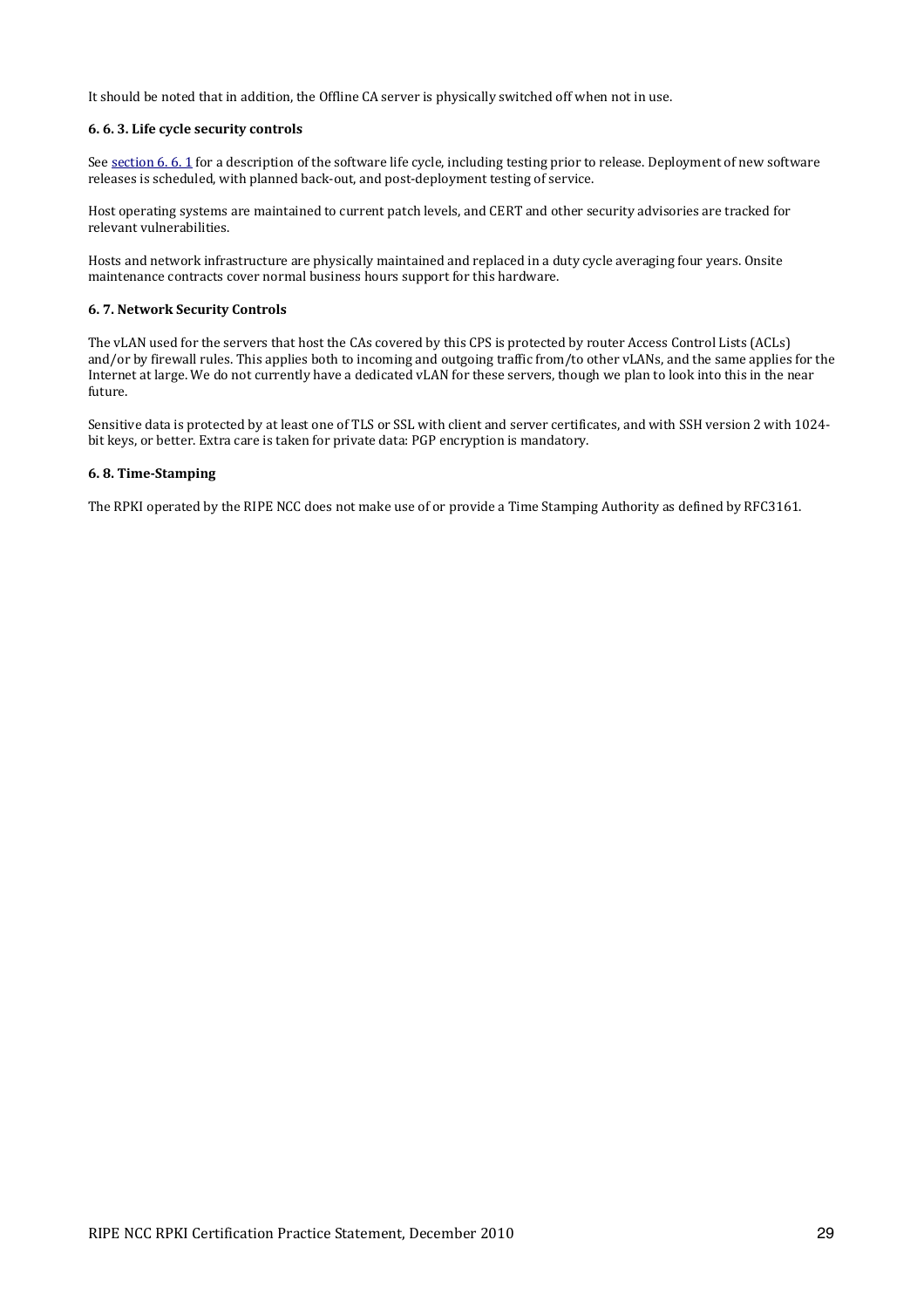# **7.#Certificate#and#CRL#Profiles#[OMITTED]**

Please refer to the Certificate and CRL Profile [RFCyyyy].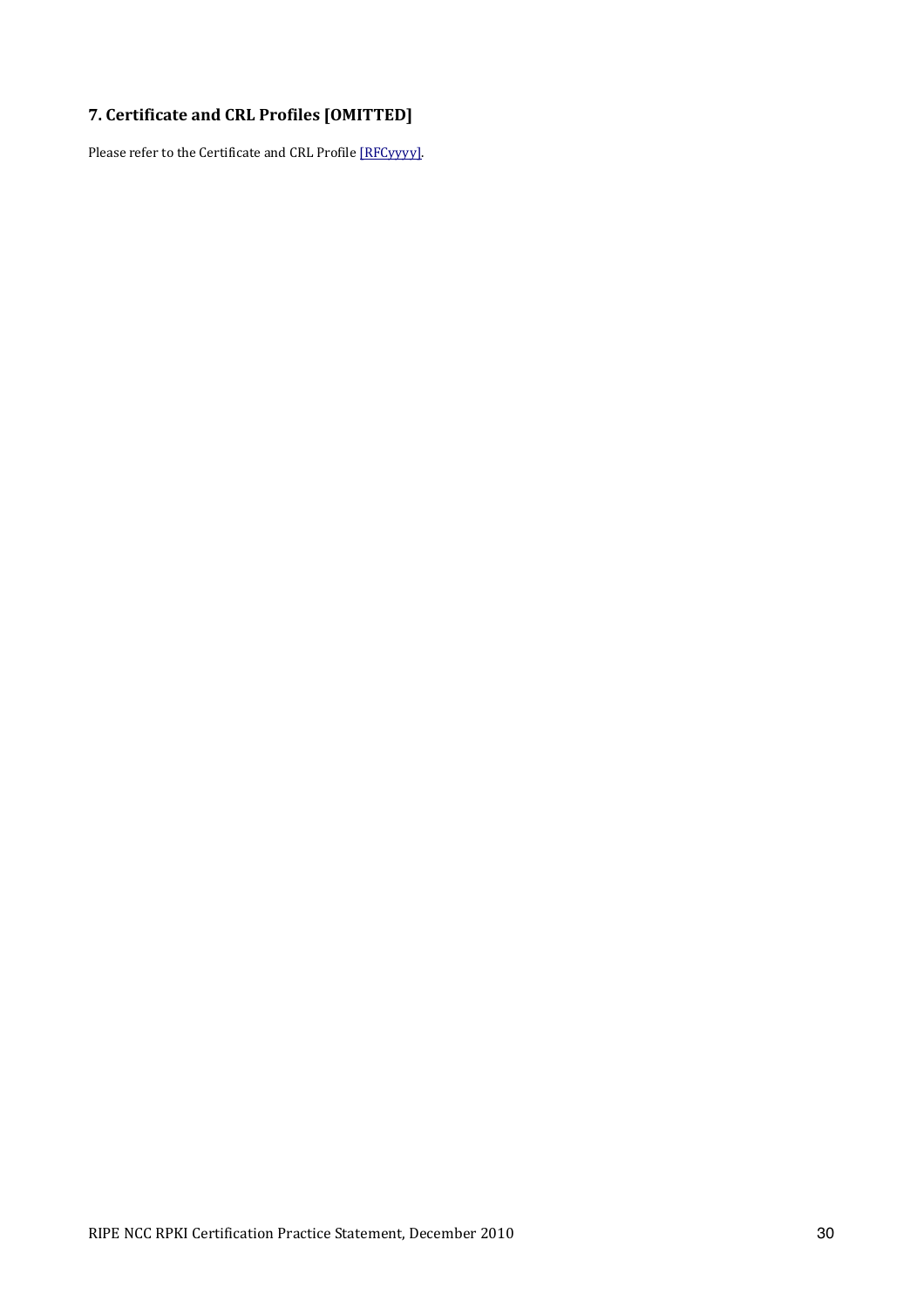# **8. Compliance Audit and Other Assessments**

The RIPE NCC employs an outside firm to perform periodic vulnerability assessments for computer and network systems, including those that are part of the RPKI CA.

#### 8. 1. Frequency or Circumstances of Assessment

Assessments are initiated at the behest of the Information Security Officer, Business Owner (Service Manager) or RIPE NCC Senior Management.

#### 8. 2. Identity/Qualifications of Assessor

The outside firm engaged to perform the assessment is a commercial entity specialising in IT security assessment.

#### **8. 3. Assessor's Relationship to Assessed Entity**

The outside firm engaged to perform the assessment is a paid contractor with no other relationships to the RIPE NCC.

#### **8. 4. Topics Covered by Assessment**

The external vulnerability assessment performed on RIPE NCC IT systems covers a variety of topics including (but not limited to) network port scanning, testing of web application interfaces, review of user authentication and authorisation mechanisms, logging and auditing, network security, and configuration management.

#### 8. 5. Actions Taken as a Result of Deficiency

The RIPE NCC Security Officer reviews all recommendations made by the external assessor and will advise on remedial actions as appropriate.

#### **8.6. Communication of Results**

The external vulnerability reports are provided to all relevant stakeholders within the RIPE NCC including, but not limited to the Business Owner, Information Security Officer and Senior Management.